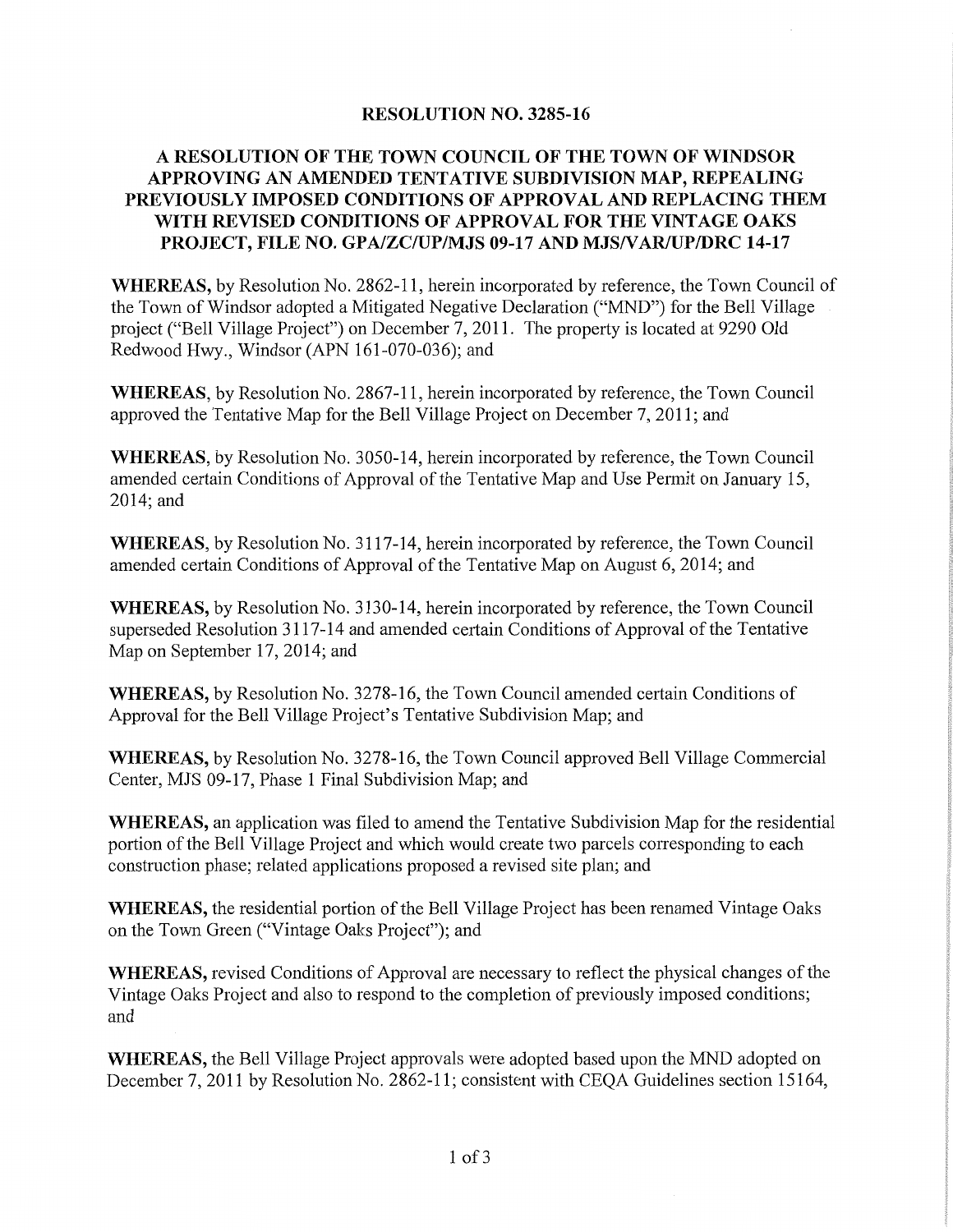the Town prepared an Addendum to the previous MND as CEQA compliance for the Vintage Oaks Project; and

**WHEREAS**, prior to taking action on the Project, the Town Council conducted a duly-noticed public hearing on May 18, 2016, in conformance with the requirements of Government Code Sections 65090 and 65091, at which time all interested persons were given an opportunity to be heard: and

WHEREAS, an agenda report dated May 18, 2016, incorporated herein by reference, described and analyzed the proposed CEQA Addendum, amended Tentative Subdivision Map, including the revised Conditions of Approval, for the Town Council, who considered the Addendum, agenda report and all comments; and

WHEREAS, by Resolution No. 3284-16, incorporated herein by reference, the Town Council adopted the CEQA Addendum and a refined Mitigation Monitoring and Reporting Program for the Vintage Oaks Project; and

WHEREAS, the proposed amended Tentative Subdivision Map has been examined as required by Subdivision Ordinance  $§16-8-400(f)(3)$  and the Town Council finds that the proposed subdivision, together with the provisions for its design and improvement, is consistent with the General Plan and Downtown Specific Plan/Station Area Plan, the Town's Design Standards, the Zoning Ordinance, and all applicable provisions of the Municipal Code, including but not limited to the Growth Control Ordinance; and

WHEREAS, the Town Council further finds as follows relative to the amended tentative subdivision map:

- 1. The tentative map, as conditioned, is consistent with the provisions of the Windsor General Plan. The project includes a Tentative Map and Site Plan/Design review which were analyzed as part of the project processing. The proposed tentative map is consistent with the approved related Compact Residential land use designation for multi-family residential development and is consistent with the adopted Windsor Station Area Plan/Downtown Specific Plan.
- 2. The tentative map is in substantial conformance to the provisions of the State Subdivision Map Act and the Town of Windsor Subdivision Ordinance. The Vintage Oaks Project demonstrates design consistent with Town guidelines of Windsor Station Area Plan/Downtown Specific Plan.
- 3. All findings (for denial) pursuant to Section 66474 of the Subdivision Map Act are determined to be inapplicable, based upon the whole record for the project, including but not limited to the project description and conditions of approval; and

WHEREAS, the amended Tentative Subdivision Map shows and names public utility easements and other public easements as offered for dedication, subject to improvement, for public use.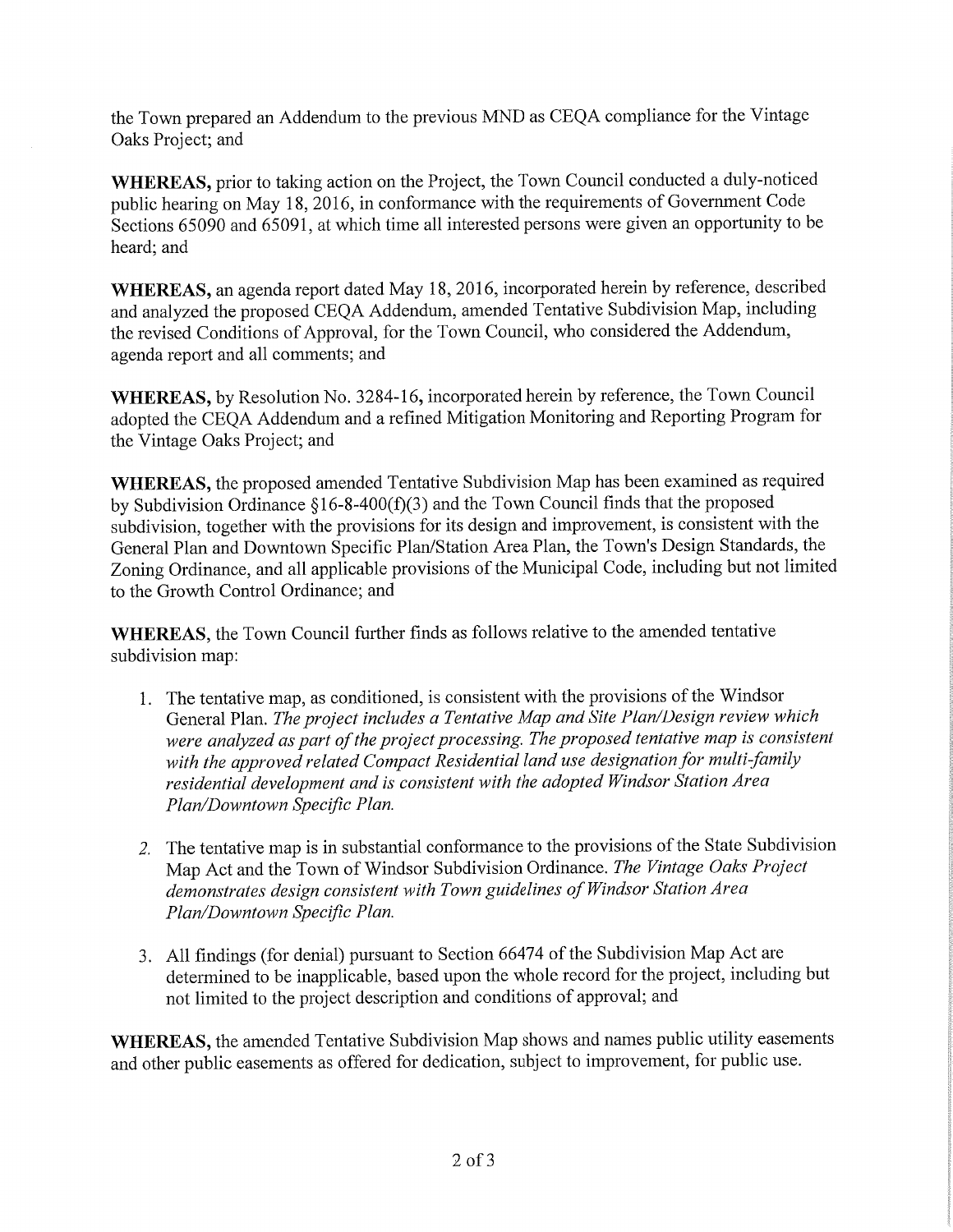NOW, THEREFORE BE IT RESOLVED, that the Town Council of the Town of Windsor hereby repeals Resolution No. 2867-11, Resolution No. 3050-14, Resolution No. 3130-14, and Resolution No. 3278-16 and replaces them with this resolution approving the amended Tentative Subdivision Map, subject to the Conditions of Approval attached hereto in Exhibit A, which is incorporated herein by reference.

PASSED, APPROVED AND ADOPTED this 18th day of May 2016, by the following vote:

**NOES: ABSTAIN: ABSENT:** 

**AYES:** 

COUNCILMEMBERS FOPPOLI, OKREPKIE, VICE MAYOR FUDGE, AND MAYOR MILLAN **COUNCILMEMBER SALMON NONE NONE** 

**ATTEST:** 

**MARIA DE LA O, TOWN CLERK** 

**Exhibit Attached:** Exhibit A – Vintage Oaks Tentative Map Conditions of Approval  $\bullet$ 

(Clerk's Note: A typographical error in the vote count was corrected on June 6, 2016.)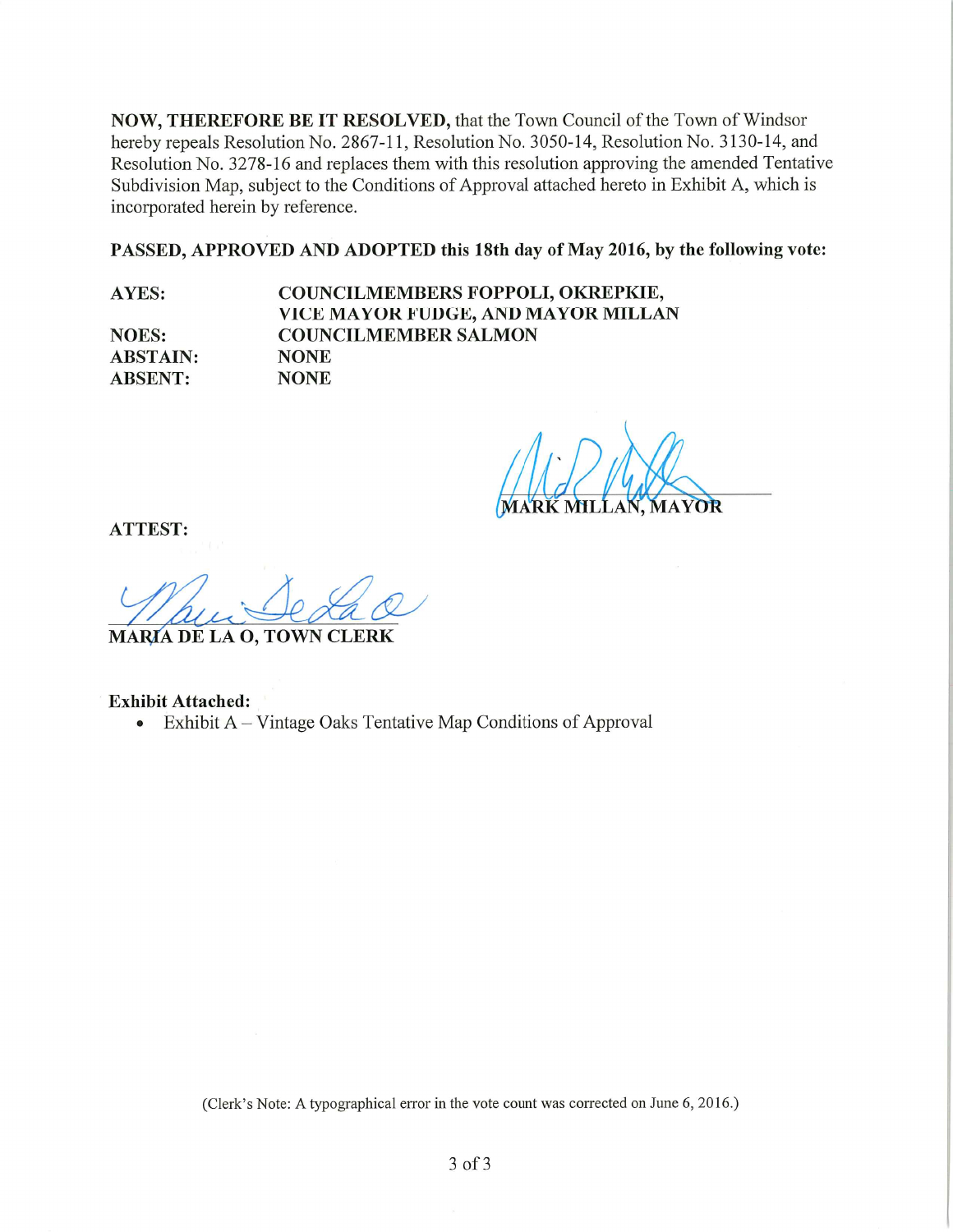# **EXHIBIT A**

## **VINTAGE OAKS TENTATIVE MAP**

#### **GENERAL (ALL DEPARTMENTS)**

- 1. The amended tentative map may be processed and developed as one project in its entirety or may be processed and developed in phases. At a minimum, site development plans for the first phase of the project shall include all improvements necessary to support full residential build-out for each phase of development. The final map or parcel map submittal for each phase of the project shall be accompanied by management documents for long term maintenance of full residential build-out for each phase of development. At a minimum, the final map or parcel map for the first phase of the project shall include the entire first residential phase and all easements necessary to support the first phase of improvements as outlined above. At a minimum, the first final map or parcel map shall also include the balance of the property as one lot or remainder parcel as permitted by the Subdivision Map Act and approved by the Town. The one lot or remainder parcel may be further subdivided in subsequent phases provided that the additional lots or parcels created meet the following requirements:
	- a) All improvements necessary to support the phase being developed are included on the site development plans unless otherwise required by the Town,
	- b) Each subsequent phase shall be accompanied by site development plans, final map or parcel map and required easements,
	- c) The conditions of approval shall be satisfied on a phase by phase basis unless otherwise required by the Town.

The Amended Tentative Map and Site Plan and Design Review conditions of approval are comprehensive, are intended to provide requirements for the entire residential portion of the subdivision and are not structured on a phase by phase basis. However, it is understood that if the project is subdivided in multiple phases that only certain conditions of approval as determined by the Town shall be applicable to each phase, depending on the actual phasing and as determined by the Town. Conditions of approval not satisfied with the first final map phase of the project, shall be satisfied in subsequent phases of the project as applicable. Prior to approval of the last final map/parcel map phase, all conditions of approval shall have been satisfied meeting the requirements of the Town.

- 2. Mitigation Monitoring and Reporting Plan. Plan checkers for each Department shall be responsible for determining compliance with the Mitigation Monitoring and Reporting Plan in the final package, including the following milestones:
	- a) Prior to Signature of Improvement Plans / Site Development Plans
	- b) Prior to Issuance of Building Permits (including Grading Permit)

Applicant shall submit a compliance package with Improvement Plan Check documents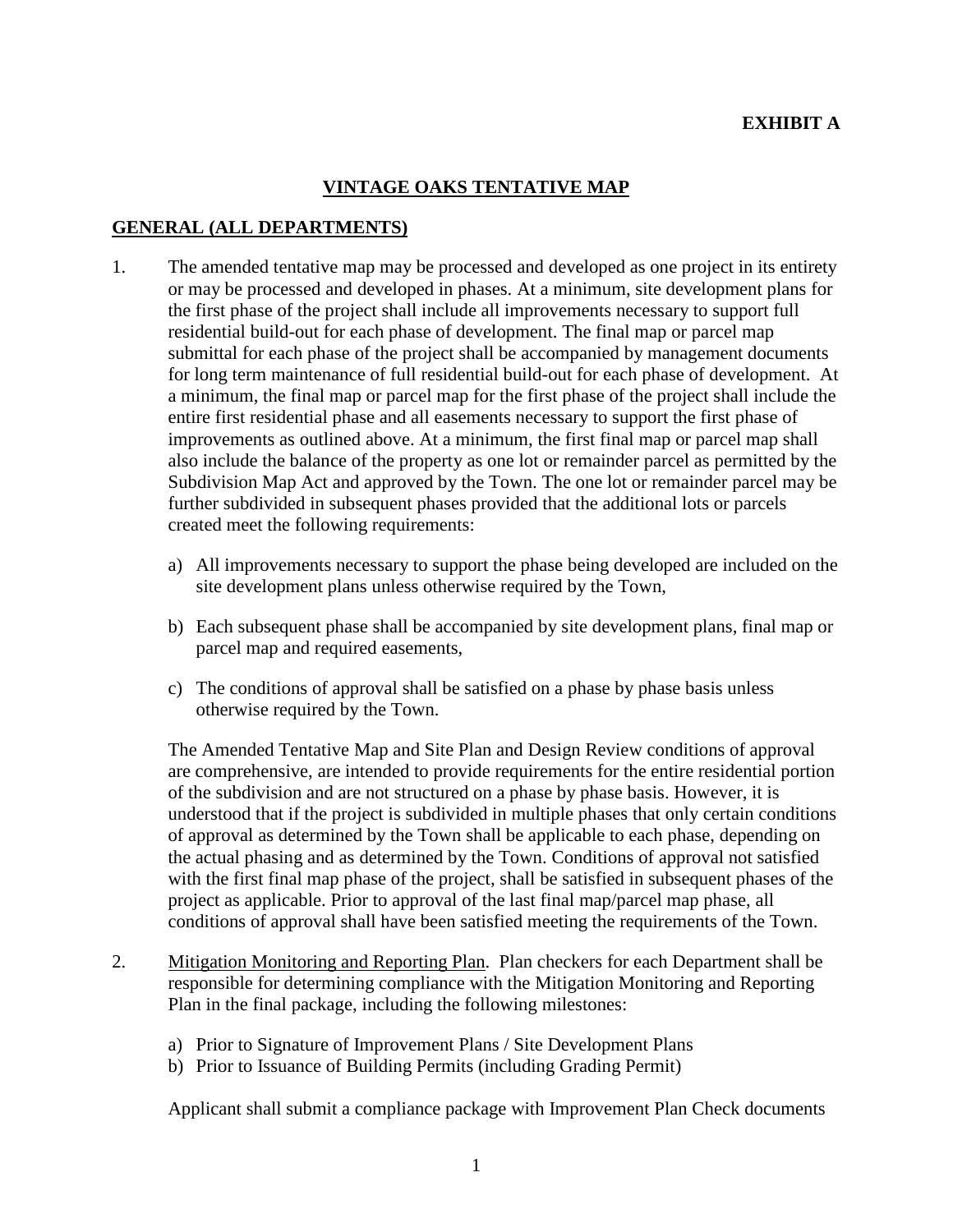indicating each mitigation measure and where the mitigation measure is noted on drawings or within accompanying documents. Department personnel responsible for verification of conditions shall document to the Project Planner that the required mitigation measures have been incorporated into construction drawings prior to signature of the plans, and field inspectors shall similarly verify construction compliance with approved plans to the Project Planner upon project completion and prior to release of securities.

### **TOWN ENGINEER (Unless otherwise stated, conditions in this section shall be to the satisfaction of the Town Engineer):**

#### **Conditions Applicable to Improvement/Site Development Plan Approval:**

#### **General Requirements:**

- 3. The developer shall prepare and submit site development plans for the construction of all improvements including water, sanitary sewer, recycled water, storm drain, water quality facilities, roadway improvements, curbs, gutters, sidewalks, elevated or structural pedestrian walkways, landscaping, landscape irrigation, signing, striping, joint trench and streetlights. All design and construction shall conform to the latest edition of the Town of Windsor Design and Construction Standards and other applicable codes, standards, guidelines and specifications.
- 4. Improvement Plans shall be approved by the Town Engineer prior to issuance of an Encroachment Permit, unless otherwise allowed by the Town Engineer. No construction shall occur prior to approval of the on-site development plans. At the discretion of the Building Official, the Community Development Director and Town Engineer the Building Department may issue a separate demolition permit, a tree removal permit and a foundation only permit prior to approval of the on-site development plans.
- 5. Information shown on tentative maps and site development plans shall not be construed as accepted or meeting Town standards and requirements and is subject to review and approval during the improvement plan review process.
- 6. Plan check and inspection fees in accordance with the Town's current fee schedule shall be paid at the first submittal of the improvement plans.
- 7. Mailbox plans and locations shall be approved by the Windsor Postmaster prior to improvement plan approval. The developer shall provide a letter and exhibit showing mailbox locations from the Windsor Postmaster approving mailbox locations.
- 8. Deviations from Town Standards and applicable Code requirements shall be approved by the Town Engineer. The applicant's engineer shall request all design exceptions in writing.
- 9. Public improvement drawings shall be drafted in the Town approved sheet format. AutoCAD drawing files can be found on the Town's website at TownofWindsor.com/ Document Center/Public Works/Engineering Division/Map & Plan. Once approved by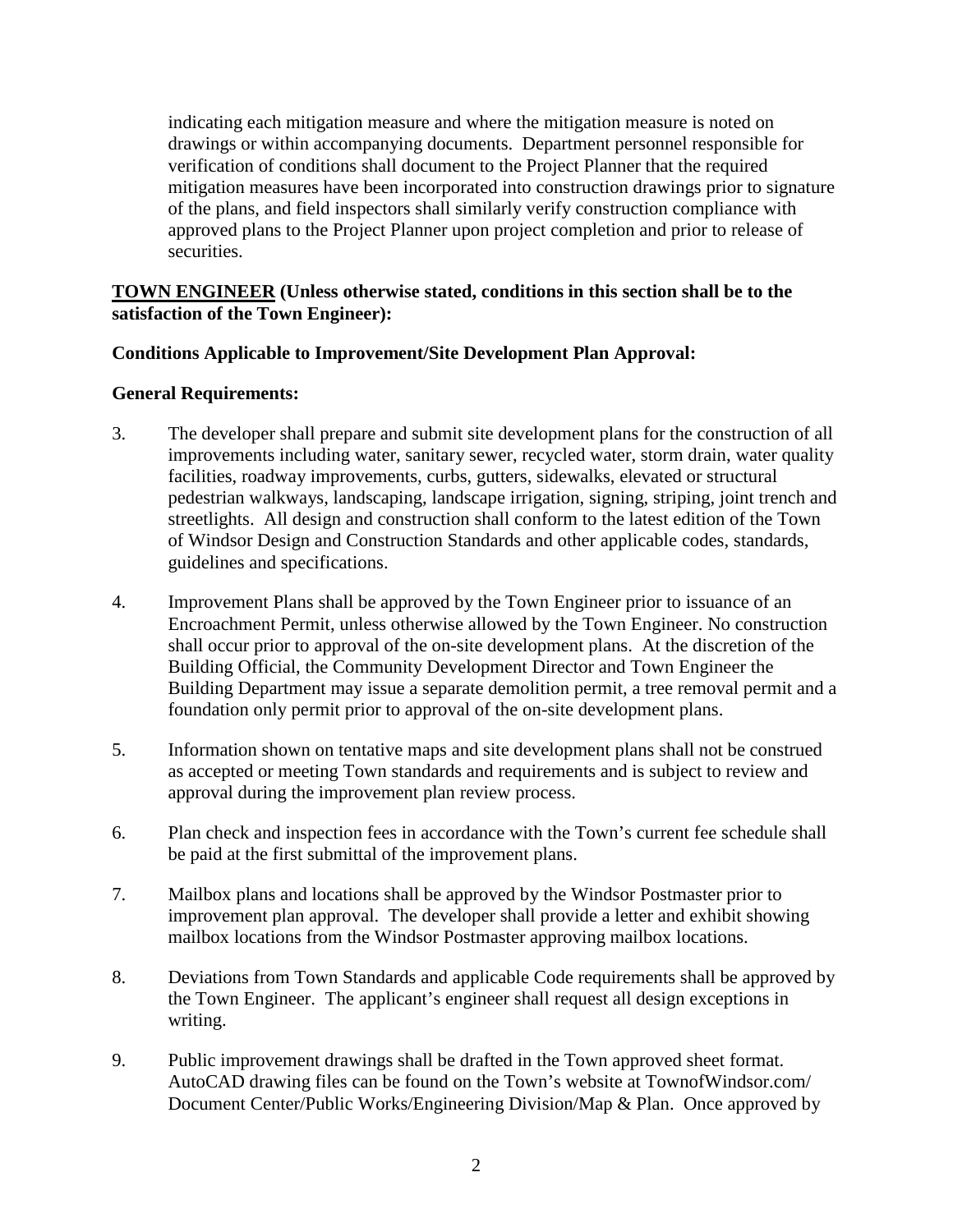the Town Engineer, the project proponent shall submit TIFF files (or alternate format determined by Public Works) of the signed improvement plans.

- 10. Project benchmark shall be based on a Town approved USGS benchmark.
- 11. Improvement plans shall be approved by the Central Fire Authority of Sonoma County.
- 12. All existing and proposed rights-of-way and easements shall be clearly identified on the improvement plans. Where the project is adjacent to the Town Boundary, the Town Boundary shall be clearly shown.
- 13. All utilities shall be designated on the improvement plans as either public or private. All public utilities shall be designed and constructed in accordance with Town Standards, as approved by the Town Engineer.

#### **Roadway Improvements:**

- 14. The improvement plans for the first phase of development shall include and provide for the construction of all offsite improvements as required to support full project build-out. Each subsequent phase of development shall construct sufficient onsite roadway and utility improvements to support the cumulative development proposed to be constructed as approved by the Town Engineer.
- 15. An emergency vehicle access, meeting the requirements of the Central Fire Authority of Sonoma County, from the Old Redwood Highway/Windsor Road roundabout to the first phase of the project shall be constructed with the Phase 1 improvements. Sidewalk and street barricades shall be installed where temporary dead-ends are proposed for phased development.
- 16. Should elevated pedestrian walkways or structural pedestrian walkways become necessary in the interest of tree preservation, the walkways shall be constructed on pier foundations. A single pier at each support location should be used when possible to minimize tree root damage. The foundation design shall minimize the use of spread footings. Spread footings shall not be located within tree protection zones. Pier footings, micro-piles or similar alternative foundation types are acceptable. Elevated pedestrian walkways and structural pedestrian walkways shall be 5 foot clear minimum width. All requirements of this conditions shall be coordinated and approved by the Planning Director and Town Engineer.
- 17. Pedestrian protection shall be installed on elevated walkways when the walkway finish surface is 6 inches or greater above the existing grade. "Handrails" (meeting the requirements of the latest edition of the California Building Code) shall be installed when the walkway surface is between 6 inches and 24 inches above existing grade. "Guardrails" (or "Guards" meeting the requirements of the latest edition of the California Building Code) shall be installed where the walkway surface is 24 inches or greater above existing grade. Pedestrian and bicycle barriers shall be installed on headwalls and retaining walls where required by design guidelines and codes. The guardrails shall include "picket rails" painted with a dark forest green protective powder coating, or as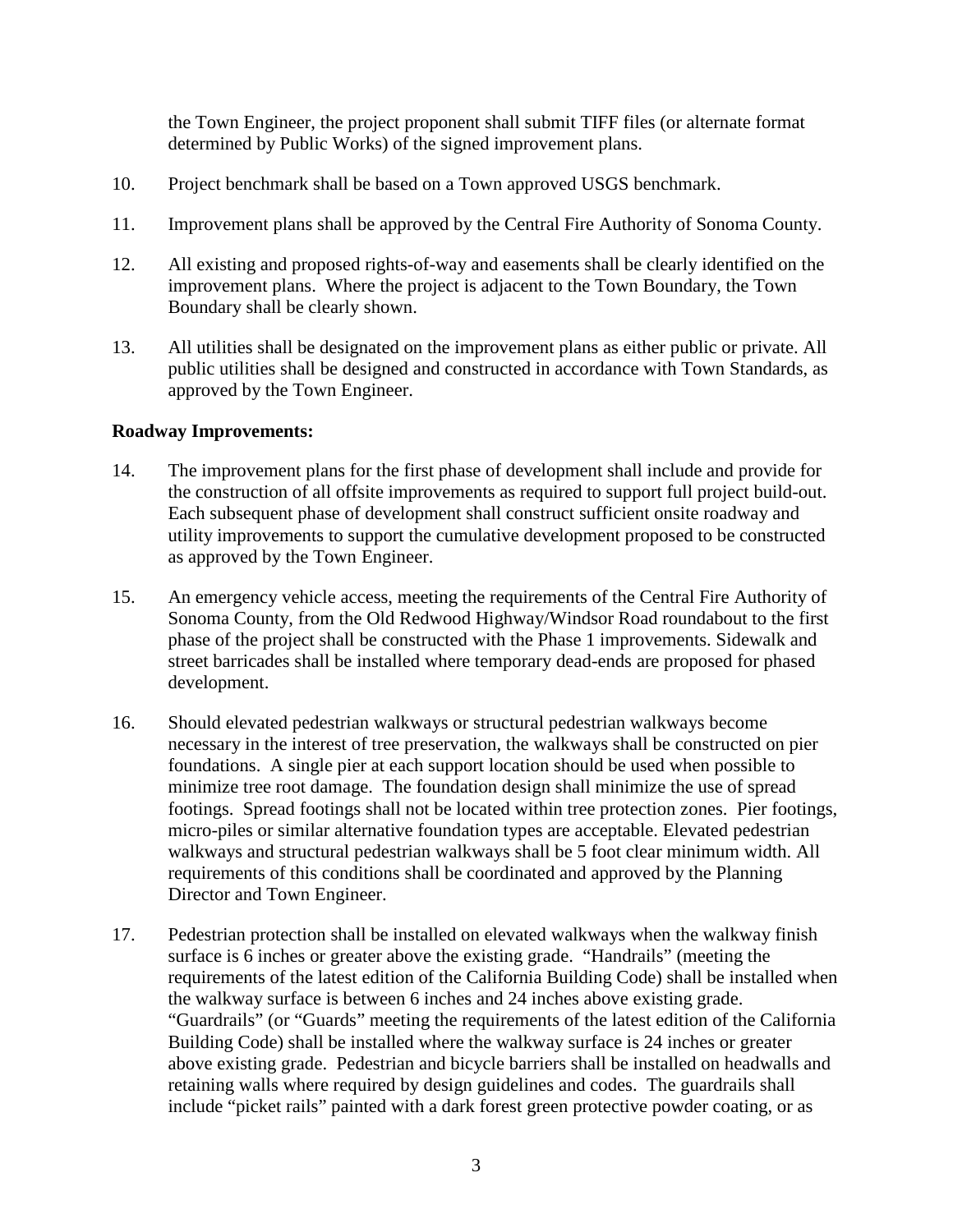approved by the Community Development Director. The details shall generally conform to those used on the Bell Village Phase I improvement plans. Warning detector strip color shall be coordinated with crosswalk paving. Paving treatments and fencing/guardrails shall be coordinated and approved by the Planning Director and Town Engineer.

- 18. Private Interior Drive Isles and Motor Courts shall be constructed in accordance with the following requirements:
	- a) Drive aisles shall be 26 feet wide, not inclusive of the parking areas. Minimum parking area requirements shall meet the following:
	- b) Standard parking spaces shall be minimum 9' wide by 17.5' feet deep and shall provide for an additional 2.5-foot vehicular overhang.
	- c) Compact parking spaces shall be minimum 8' wide by 14' deep and shall provide for an additional 2.0-foot vehicular overhang.
	- d) Parallel parking spaces shall be 7' wide by 22' long.
	- e) All private driveway areas less than 24-foot wide shall require the approval of the Central Fire Authority of Sonoma County.
	- f) Public utility easements (PUE's) as required by the utility companies shall be provided within the development. Easement locations shall be subject to review and approval by the Town Engineer.
	- g) Sidewalks adjacent to the private street frontages shall be five feet wide minimum meeting Town standards. Minimum width sidewalks shall be widened a minimum of two feet for all areas to receive street furniture, trash receptacles, bicycle racks, etc.
	- h) Sidewalk warps shall be provided to allow a clear five-foot walkway at all locations, including areas where mailboxes, street furniture, streetlights, street signs and fire hydrants are to be installed, or as otherwise approved by the Town Engineer.
- 19. The structural section of all road improvements shall be designed using a soil investigation which provides the basement soils R-value and expansion pressure test results. If no R-value tests are supplied, roadway structural sections shall be designed using an R-value of 5.0. A copy of Geotechnical report and structural section calculations shall be submitted with the first improvement plan check.
- 20. The structural section of the on-site drive isles, motor courts and parking areas shall be meet the requirements and recommendations of the geotechnical report for the project. Should the recommendations in the soils report not meet fire district and the refuse collection agency requirements the structural section shall be increased to the satisfaction of the fire district and refuse collection agency.
- 21. Retaining walls and retaining curbs may be required adjacent to tree protection zones and along the units fronting Old Redwood Highway. All retaining structures shall be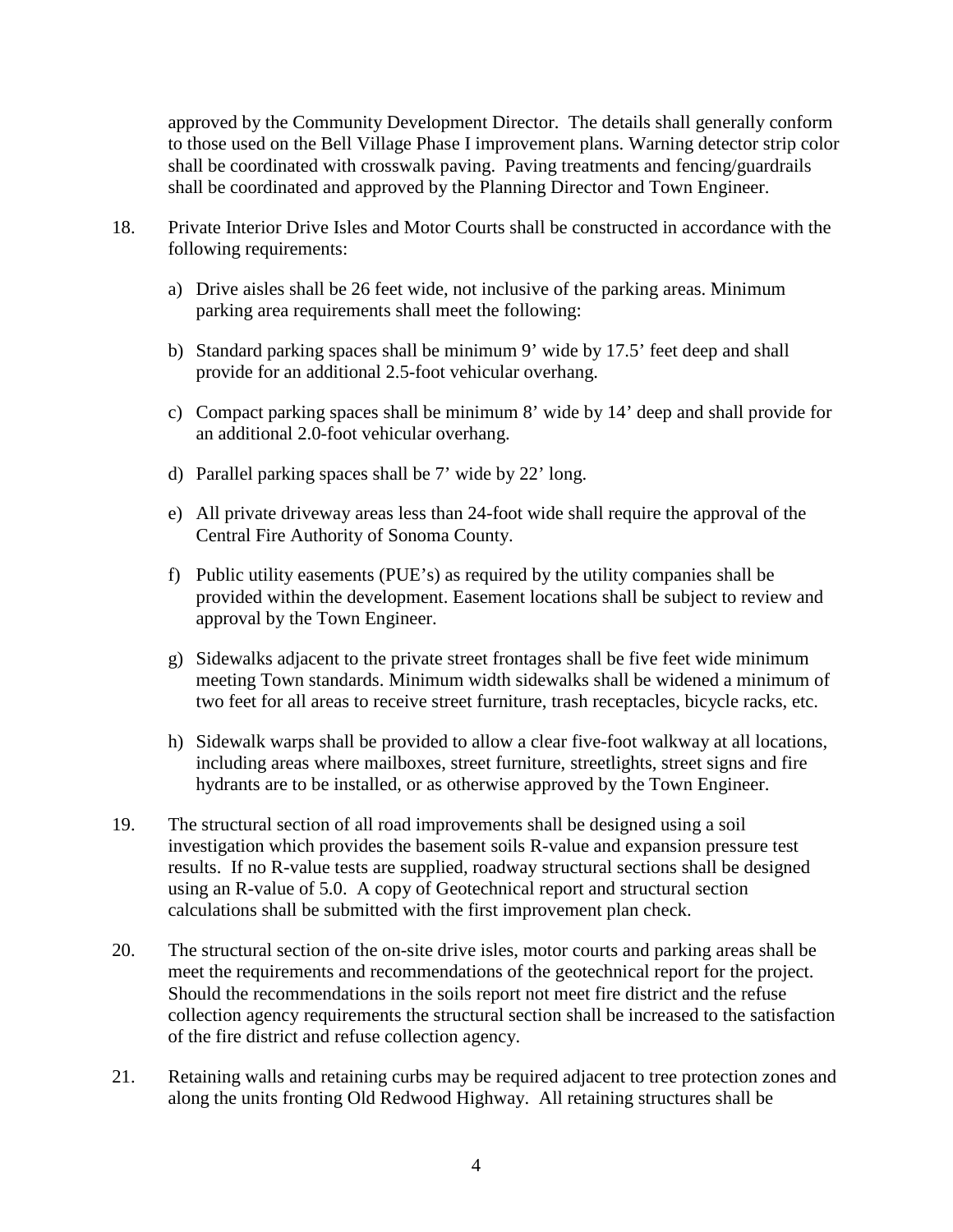designed and constructed to minimize damage to trees. Pier retaining walls per Town Standard 229 may be used where site conditions conform to the design assumptions.

- 22. Pedestrian curb ramps, meeting Town standards and current accessibility requirements, shall be provided at all intersections and crosswalks where sidewalks are proposed.
- 23. For traffic safety the single bicycle path connection between the project and the Bell Village commercial site shall incorporate the following features:
	- a) STOP legends should be marked on the bikeway at both ends where intersecting a drive aisle. Bike path signs shall be installed at these intersections for wayfinding.
	- b) A thermoplastic yellow centerline should be marked along the length of the bikeway to increase pedestrian expectation of higher-speed bicycle travel.
	- c) A bollard should be placed on the path centerline at both ends to restrict use by vehicles. A single bollard in the middle of the path is safer than providing two bollards at the edges of the path and none in the middle.
	- d) The minimum lighting along the bicycle path should be 0.1 foot-candles, with bikeway/vehicle intersections minimum lighting to be 0.2 foot-candles.

### **Lighting, Signing and Striping Plan:**

- 24. Striping, pavement markings and traffic signage shall be provided on all streets as necessary and as required by the Town Engineer. Signage restricting parking and red painted curbing shall be installed where appropriate. Speed limit signs shall be installed at locations determined by the Town Engineer. Onsite fire lane signing, curb painting and legends shall conform to the requirements of the California Vehicle Code and the Central Fire Authority of Sonoma County. Existing striping, signage and lighting disturbed or damaged during construction of the project shall be replaced to the satisfaction of the Town Engineer.
- 25. Street lights used to illuminate the drive isles shall be Decorative LED lights installed in accordance with Town Standard 219. On-site lighting shall meet the Town's Zoning Code requirements and shall be subject to review and approval by the Police Department, Town Engineer and the Community Development Director.
- 26. The site development plan submittal shall include a photometric design analysis meeting the requirements of the Town's Zoning Ordinance.

#### **Drainage Improvements:**

27. All project related flooding impacts shall be mitigated by the project developer. Drainage improvements shall be designed by a Civil Engineer registered in the State of California in accordance with the Sonoma County Water Agency's Flood Control Design Criteria. Public and private drainage improvements shall be shown on the improvement plans and shall be approved by the Sonoma County Water Agency (SCWA) prior to approval by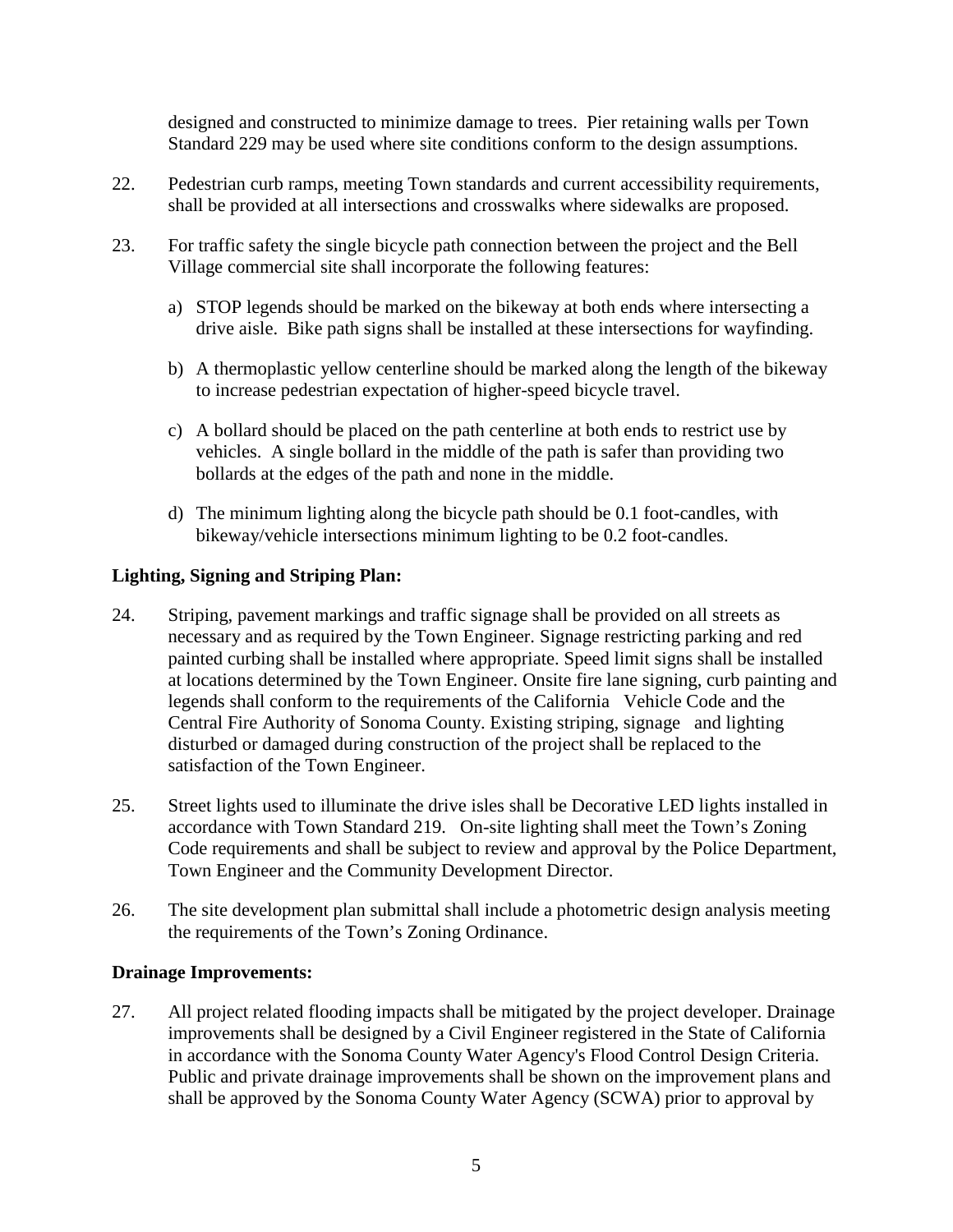the Town Engineer. Private storm drain easements will be required for any portions of the private storm drain not entirely located with the lot being served or for any portion of a private utility located on an adjacent parcel. All required easements shall be shown on the Final Map.

- 28. In addition to any other provisions or requirements, and notwithstanding any conflicting conditions or requirements, project design and construction shall:
	- a) Result in an increase of no more than 0.1 feet in any above-ground water surface elevation adjacent to or at any point downstream of the project site between predevelopment conditions and post-development conditions for any storm event with a recurrence interval of 100 years or less. For purposes of this evaluation, predevelopment conditions shall mean those hydrological and hydraulic conditions existing on the project site on July 20, 2005; post-development conditions shall mean those hydrologic and hydraulic conditions existing on the project site upon completion of construction and occupancy of the project in its entirety.
	- b) Provide adequate underground storm drain capacity across the project site to accommodate 10-year flows under conditions of full development of the project site and all upstream areas draining to the project site in accordance with the Town of Windsor General Plan.
	- c) Provide adequate underground and overland flow capacity across the project site to accommodate 100-year flows under conditions of full development of the project site and all upstream areas draining to the project site in accordance with the Town of Windsor General Plan, without flooding of structures or unacceptable flooding or damage to other facilities, as determined by the Town Engineer. All finished floor elevations of structures shall be a minimum of one foot above the 100-year water surface elevation so determined, excepting only below grade garage floors provided that garages shall be of flood-proof construction to a minimum of one foot above said water surface elevation. The 100-year overland routing shall be shown on the improvement plans and shall not enter into the below grade garage areas.
	- d) Developer shall provide such analyses and calculations as determined by the Town Engineer necessary to demonstrate compliance with these conditions, said analyses and calculations to be subject to the approval of the Town Engineer. The project shall include such drainage improvements, including but not limited to storm drains, detention facilities, and unobstructed overland relief paths, as are required to satisfy these conditions.
- 29. No lot to lot drainage will be allowed between the project site and any adjacent parcels. No concentrated drainage may discharge across sidewalks. All site drains must be connected to the public storm drain system, or discharged through the face of curb or to an established waterway.
- 30. Plans and certifications shall demonstrate compliance of all improvements, including building finished floor elevations, with the Town's Floodplain Ordinance, to the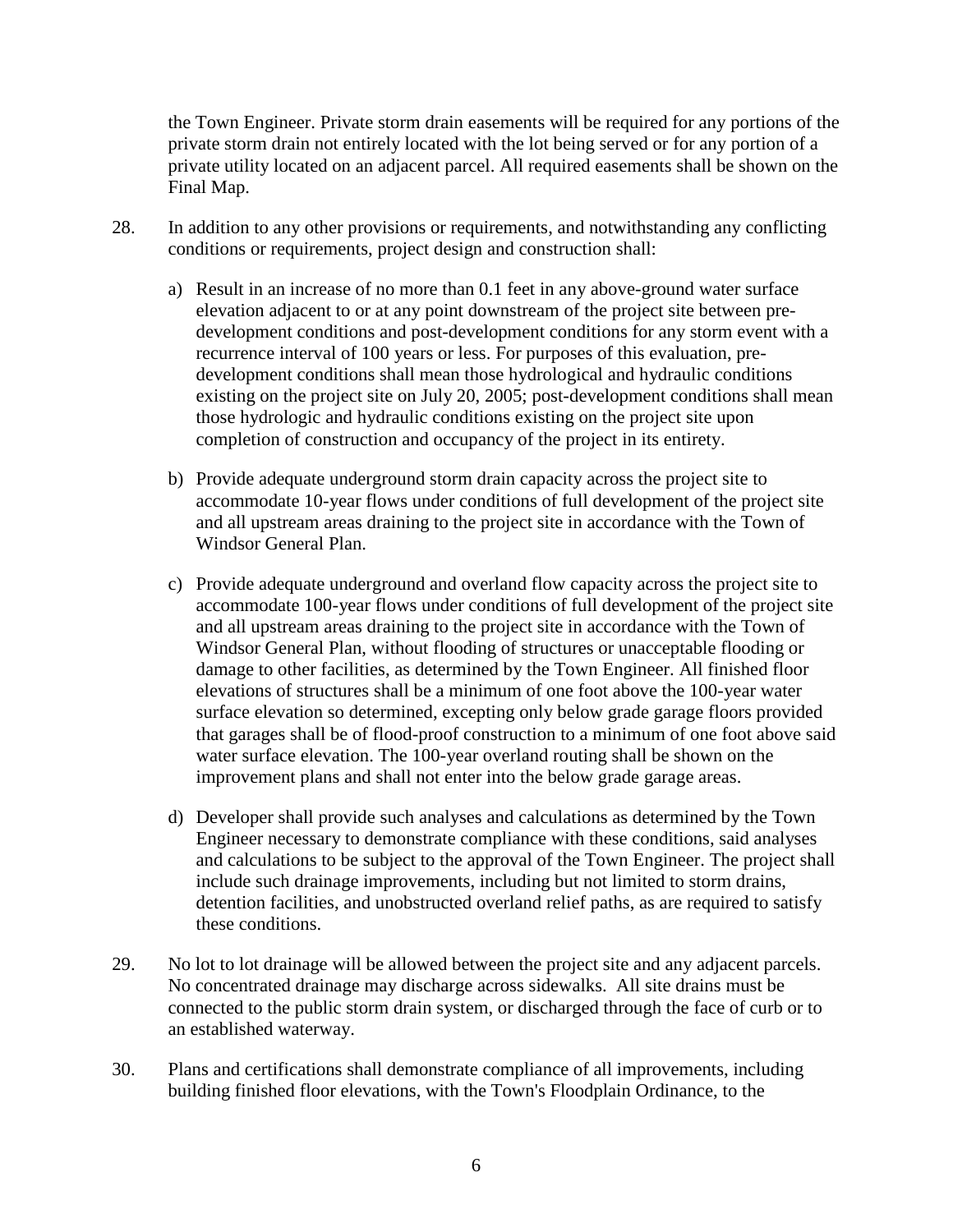satisfaction of the Building Official and Town Engineer. Building finished floor elevations shall be constructed at a minimum of 1 foot above the 100-year storm event water surface elevation as determined by the Town and certified by the project engineer. The Engineer of Record shall provide a signed and stamped letter indicating the project meets the requirements of the Ordinance before plan approval for each phase of the project.

- 31. All portions of the existing on-site storm drain system shall be removed and replaced to meet Town standards. Areas of existing storm drain located within a tree preservation zone may be abandoned, meeting Town standards, in place in interest of tree preservation.
- 32. Starr Creek Tributary 7 shall be collected at the Highway 101 right-of-way with a private storm drain system. The storm drain conduit shall be located in a private street to all extent possible, or in a private storm drain easement if necessary.

# **Stormwater Quality:**

- 33. All design and construction shall meet the requirements of the most recent editions of Town of Windsor, Phase I Ms4 permit and the City of Santa Rosa Low Impact Development Technical Design Manual in effect at the time of Tentative Map approval. For purposes of this evaluation, pre-development conditions shall mean those hydrological and hydraulic conditions existing on the project site on July 20, 2005. Prior to approval of the improvement plans, the applicant shall submit a Final Storm Water Mitigation Plan (FSWMP) subject to review and approval by the Town Engineer. The plan shall include post-construction storm water treatment and peak reduction measures, and shall address maintenance of private and/or public storm water facilities. The FSWMP shall be approved by the Town Engineer prior to issuance of the first building permit.
- 34. A Declaration of Covenants Regarding Maintenance of Storm Water Best Management Practices (Bmp) Facilities (LID Declaration) shall be submitted to the Town Engineer for review and approval prior to approval of each final map phase. The LID Declaration shall be executed by the owner of each lot created and shall be recorded contemporaneously with each final map phase and shall run with the land in perpetuity. The Lid Declaration shall include, but shall not be limited to covenants, legal exhibit, LID site plan and a schedule of maintenance requirements and reporting.
- 35. In accordance with Town requirements, trash enclosures must be covered. Any drainage from the trash collection area must be contained within the enclosure and drained to the sewer system. The enclosure slab must be designed and constructed so that tributary surface drainage does not enter the enclosure.

#### **Grading:**

36. The improvement plans shall include a site-grading plan prepared by a Civil Engineer registered in the State of California as part of the required improvement drawings. Lots shall be generally designed to drain to a public and private streets or parking areas, unless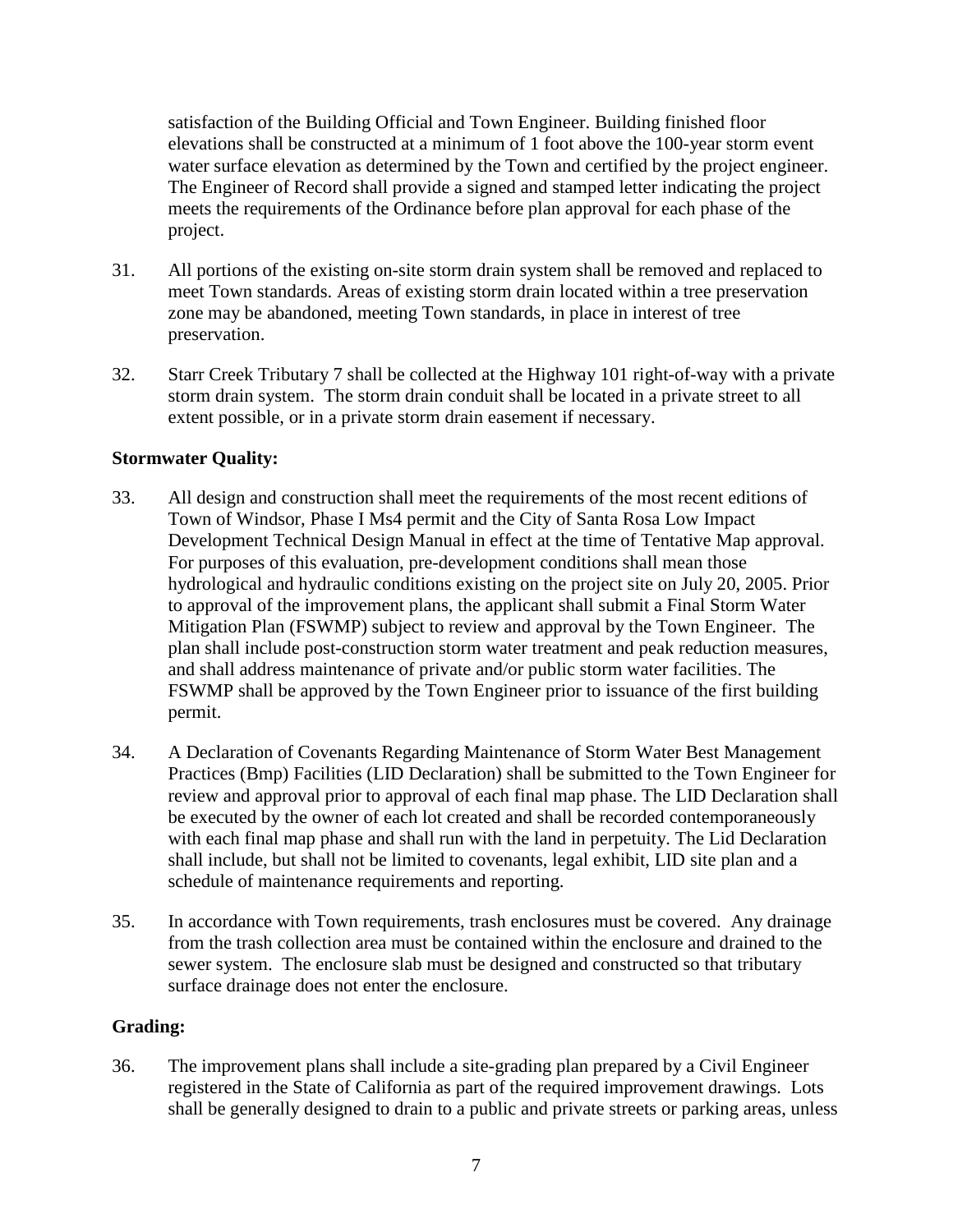otherwise approved in the interest of tree preservation or other unusual circumstances.

- 37. The applicant shall submit to the Town for review and approval, a detailed Geotechnical Report prepared by a Civil Engineer registered in the State of California and qualified to perform geotechnical evaluation. The grading plan shall incorporate the recommendations of the approved Geotechnical Report.
- 38. Where soil or geologic conditions encountered during grading operations are different from those anticipated in the Geotechnical Report, or where such conditions warrant changes to the recommendations contained in the original soil investigation, a revised soil or geologic report shall be submitted for approval by the Town Engineer. It shall be accompanied by an engineering and geological opinion as to the safety of the site from hazards of land slippage, erosion, settlement, and seismic activity.
- 39. All existing wells, septic tanks and/or underground fuel storage tanks shall be permanently destroyed under permit and inspection by the Sonoma County Permit and Resource Management Department, Well and Septic Division and/or Sonoma County Environmental Health or other designated agency. If there are none, the project engineer shall provide a letter describing the scope of the search done to make this determination.
- 40. The grading plan shall clearly show all existing survey monuments and property corners and shall state that they shall be protected and preserved. Should monuments be damaged or destroyed during construction, they shall be replaced by the developer.
- 41. Improvements plans shall include an erosion control (winterization) plan. The plan must include an order of work and staging/scheduling component indicating when facilities must be installed and when they may be removed. A separate Rain Event Action Plan (REAP) shall be required and prepared as part of the Storm Water Pollution Prevention Plan (SWPPP). A copy of the REAP shall be kept on-site throughout the duration of construction activities.

# **Tree Preservation:**

42. Tree preservation requirements shall be shown on the grading plan or a separate tree preservation plan as approved by the Town Engineer and Community Development Director. Tree preservation plan requirements shall conform to the Town's Tree Preservation Ordinance. Improvement Plans for on-site construction shall be reviewed and approved by the Project Arborist in accordance with the Town's Tree Preservation Ordinance.

# **Utility Improvements:**

43. All existing overhead utilities (of 26,000 volts or less) and proposed utilities, both on-site and along project frontages, shall be placed underground, excepting one above ground pole to facilitate continued overhead service across HWY 101. This does not include surface mounted transformers, pedestal mounted terminal boxes and meter cabinets. Additional utility poles may not be installed to accomplish utility undergrounding along the project frontage.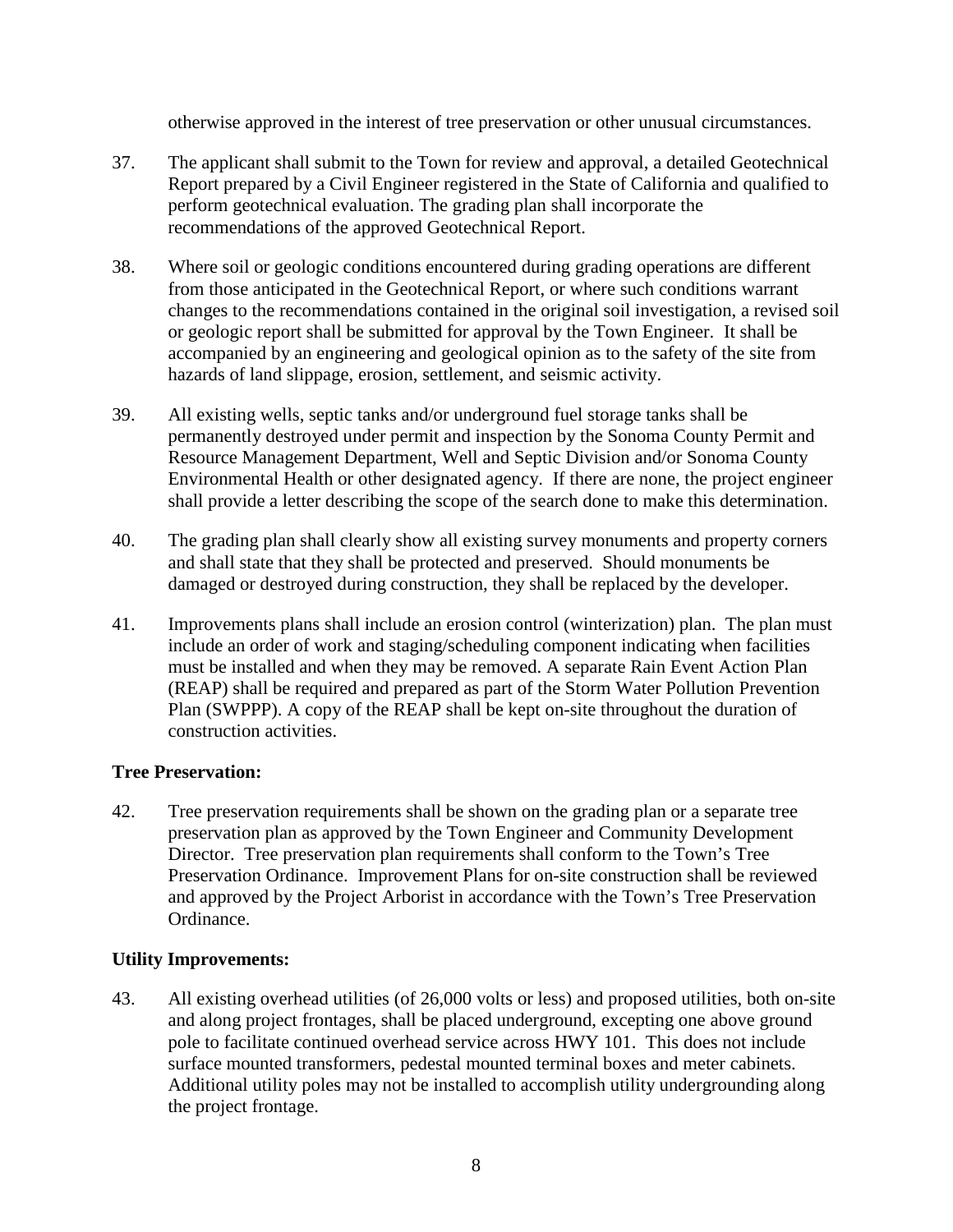- 44. Utilities including sewer, water, storm drain and recycled water located in public right-ofway or public easements shall not be constructed within tree protection zones, unless otherwise approved by the Town Arborist. Utilities constructed within tree protection zones shall be bored rather than open trench cut, or hand dug trenching under observation by the project arborist, as approved by the Town Arborist and Planning Director.
- 45. Existing utility mains within public right of way or public utility easements shall be removed rather than abandoned in place meeting Town standards. This condition includes onsite private storm drain, water and sewer mains which shall be removed within all public onsite utility easements. The Town Engineer will consider abandonment in place of segments of mains in the interest of tree preservation. All connections to existing Town facilities servicing the Bell Village site shall be abandoned or demolished in accordance with Town standards.
- 46. Before construction may begin, the first downstream reach of existing sanitary sewer and storm drain shall be videoed from the nearest manhole to the next downstream manhole at each proposed connection to the existing systems to assure that no dirt and debris are present. Before sewer and storm drain systems will be accepted, the aforementioned downstream systems must be videoed again to assure that they are free from dirt and debris. Should dirt and debris be present the developer shall have the systems cleaned at no expense to the Town.
- 47. Provide final joint trench plans to the Town Engineer for review and approval prior to issuance of encroachment permits for each phase of the project. Conflicts with existing utilities and trees will need to be resolved prior to permit issuance.

# **Sanitary Sewer, Water and Recycled Water Improvements:**

48. All private storm drain, water mains, fire mains, sanitary sewer mains, and recycled water mains, laterals, and privately owned appurtenances must be located within private property and clearly identified as private on the site development plans. Private utility easements will be required for any portions of the private utilities not entirely located within the lot being served or for any portion of the private utility located on an adjacent parcel. All required easements shall be shown on the parcel map.

#### **Sewer:**

- 49. All onsite sewer mains shall be privately owned and privately maintained and shall be constructed to public Town standards and as approved by the Town Engineer.
- 50. Sewer grades must be designed such that ultimate finished floors are a minimum of 12 inch above upstream manhole or clean-out rim elevations. Inadequate elevation differentials or grade on private SS mains and laterals, as determined by the Town, must be mitigated by either raising finished floor elevation(s) or installing privately owned and operated SS lift station(s) with grinder/ejector pump(s) on site.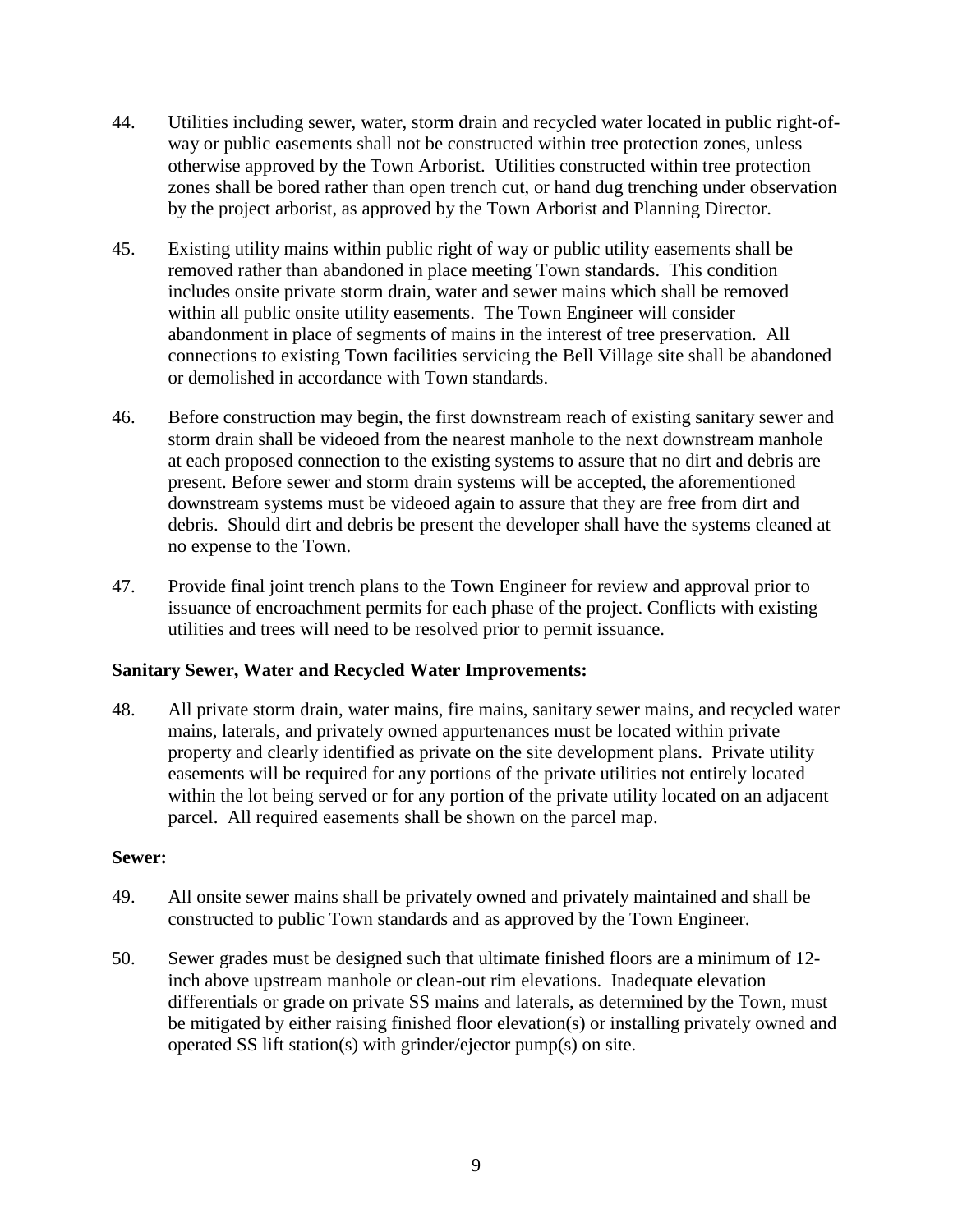## **Recycled Water:**

- 51. All private landscaping shall be irrigated with Town of Windsor recycled water unless otherwise approved by the Town Engineer. The property owner must apply for, obtain and abide by all the terms of, a Recycled Water User's Permit with the Town of Windsor. This Permit must be obtained and signed by the property owner prior to approval of the improvement plans, issuance of a building permit, issuance of an encroachment permit or connection to the Town's recycled water system, or as otherwise approved by the Town Engineer.
- 52. All recycled water mains, service laterals, plumbing, valves, pipes, appurtenances, irrigation parts, vaults and boxes must be purple. Recycled water notification signs shall be installed as directed by the Town Engineer. Recycled water spray, mists and ponding must not be present in any designated eating area. All drinking fountains must be positioned or shielded to eliminate any exposure to recycled water sprays or mists.
- 53. Recycled water/potable water dual plumbing design and layout, construction-installation and final inspection review for individual lots or grouping of lots must be performed by an AWWA certified Cross Connection Specialist at the Property Owner's expense. All deficiencies sited by the Cross Connection Specialist must be corrected by the property owner. Written reports of the Cross Connection Specialist's finding must be submitted to and approved by the Public Works Director prior to acceptance.
- 54. Consistent with the environmental documentation and the Water System Capacity Assessment, the Technical Memorandum prepared by RMC, dated July 20, 2011, determined that the existing recycled water system has sufficient capacity to serve the proposed project. The project proponent shall install the following recycled water system improvements:
	- a) The onsite recycled water facilities shall be privately owned and privately maintained and shall be designed and constructed to public standard.
	- b) If the landscaping and irrigation is privately maintained and provided for in the Property Management Documents, meters for each landscape area are not required. Otherwise provide one irrigation meter per landscape area.
	- c) If the landscaping and irrigation for both lots created within all phases of the residential subdivision boundary is provided for in the property management documents, a separate meter for each lot created is not required. Otherwise provide one master irrigation meter per parcel created.
	- d) The Bell Village Commercial Center shall be connected to the project recycled water facilities with the first phase of residential development and shall be subject to the requirements of the Town Engineer. The first phase of the project shall install all necessary recycled water facilities to serve the first residential phase of development and the Bell Village Commercial Center.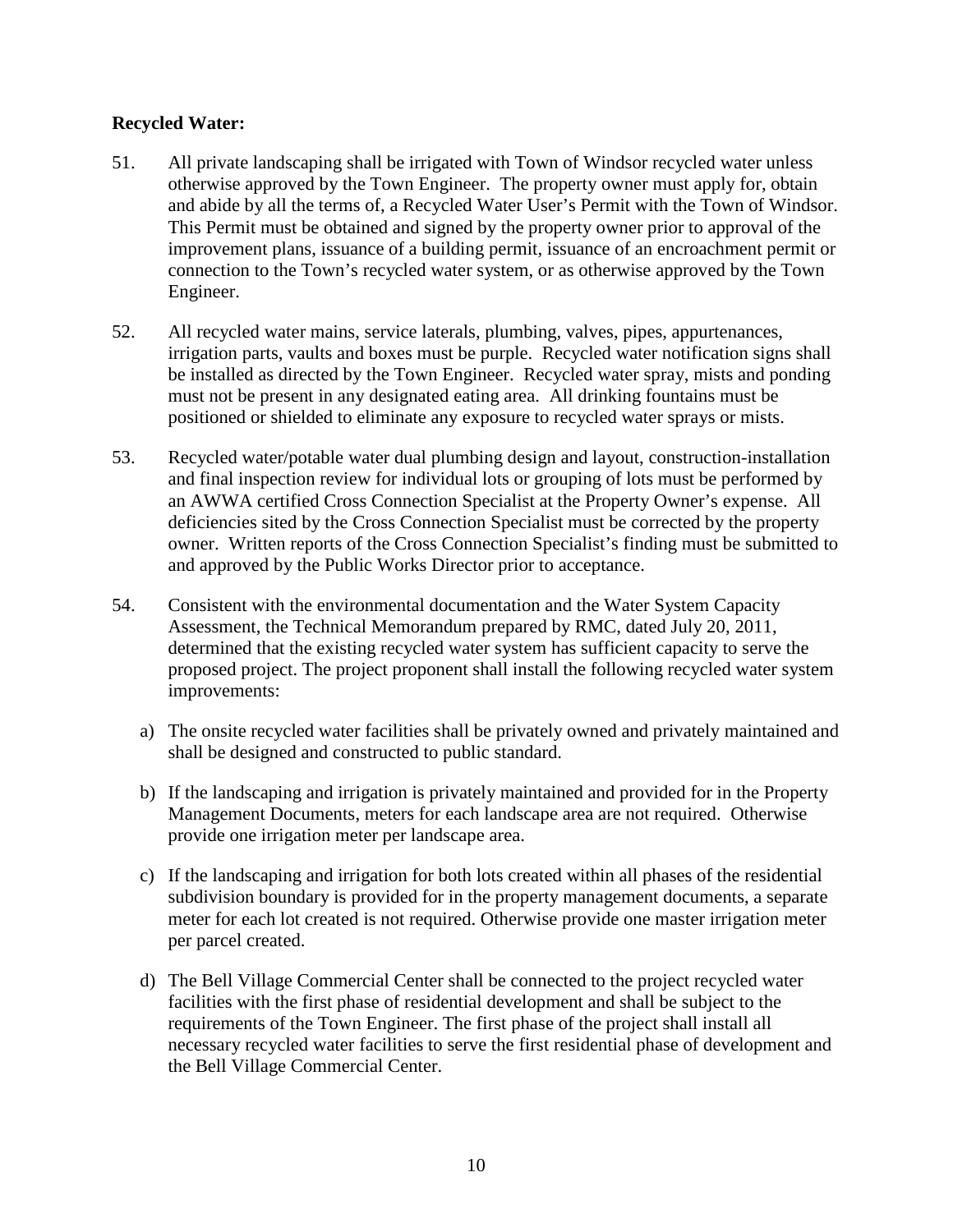### **Water:**

- 55. The onsite water main shall be private, shall meet Town standards and shall include the following:
	- a) At a minimum one public master domestic water meter with reduced pressure backflow prevention device will be required per lot created and shall be subject to the requirements of the Town Engineer.
	- b) At a minimum one public fire protection service with double detector check assembly will be required and shall be subject to the requirements of the Town Engineer and the Central Fire Authority of Sonoma County.
	- c) Provide on-site hydrants as required by Central Fire Authority of Sonoma County. The hydrants shall be privately owned and maintained.
	- d) Water meters shall be electronic read technology, Automatic Metering Infrastructure (AMI System), shall meet Town Standards and shall be subject to the requirements of the Town Engineer.

### **Permit Requirements:**

- 56. Provide evidence that a Notice of Intent (NOI) has been submitted and received by the State Water Resources Control Board for a General Construction Activity Storm Water Permit. Two copies of the project Storm Water Pollution Protection Plan shall be provided to the Town prior to issuing a grading permit, encroachment permit, or building permit.
- 57. An encroachment permit from the State of California Department of Transportation will be required for all work to be done within any State Highway right-of-way. A copy of this permit must be supplied to the Town prior to approval of the improvement plans.
- 58. The applicant shall obtain an encroachment permit from the Town of Windsor for construction of public improvements prior to start of construction.

#### **Other/Landscape Parcels:**

59. All publicly maintained landscape and irrigation shall be located in the public rightof-way or a public easement.

# **Conditions Applicable to Final Map Approval:**

60. The extinguishment of all easements, meeting the requirements of the Town Engineer, shall be completed and recorded prior to approval of the site development plans or the issuance of the first building permit, whichever occurs first. Should the property owner decide to subdivide Lot 5, a final/parcel map, as defined in the State Subdivision Map Act and prepared by a licensed surveyor or civil engineer, showing all parcels, rights-ofway, and easement(s) shall be filed with the Town of Windsor Engineers Office. All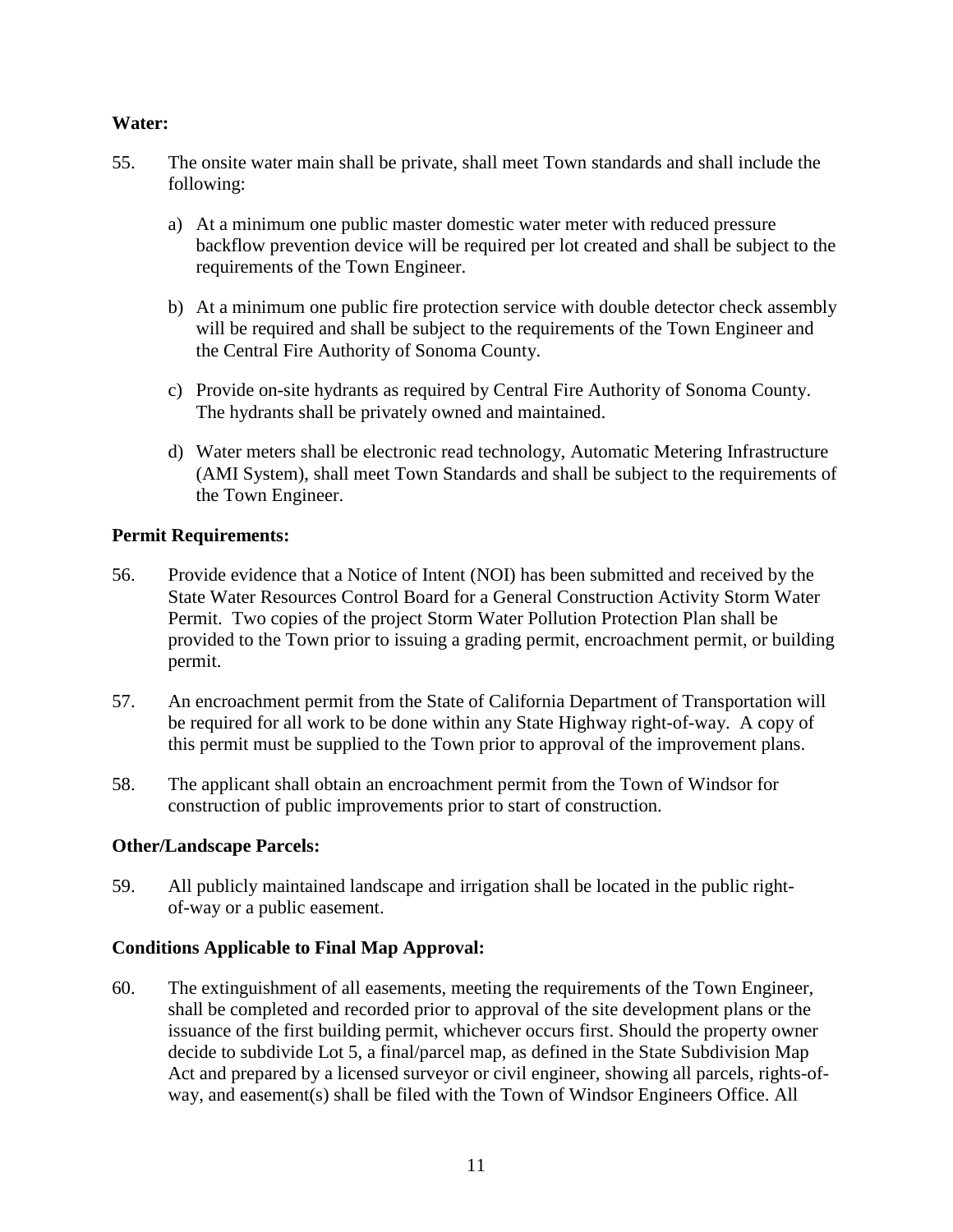subdivision mapping shall meet the requirements of the Subdivision Map Act, most current edition, and shall be applicable at each phase of development. Upon recording of the map, the subdivision(s) is/are valid.

- 61. A final map, as defined in the State Subdivision Map Act and prepared by a licensed surveyor or civil engineer, showing all parcels, rights-of-way, and easement(s) shall be filed with the Town of Windsor Engineers Office at each phase of development. All subdivision mapping shall meet the requirements of the Subdivision Map Act, most current edition, and shall be applicable at each stage of development. Upon recording of the map, the subdivision is valid.
- 62. If needed, the developer shall present to the Town of Windsor, free of encumbrances, an irrevocable offer of dedication for the following:
	- a) Right-of-way for all public streets as required by the Town Engineer
	- b) Public utility and other easements as required by the Town Engineer
	- c) The developer shall secure all necessary rights-of-way and easements for onsite and offsite road, utility, and drainage facilities. Rights-of-way and easements shall be dedicated on the map or provided by grant deed. The developer shall prepare all necessary legal descriptions and deeds at the developer's expense.
	- d) Sidewalk easements shall be accompanied by an agreement or easement language which clearly describes the limitations of use by adjacent owners or tenants, maintenance responsibilities and rights of the property owner and Town. This document shall be approved by the Town Engineer, Community Development Director, and Town Attorney, and shall be recorded prior to issuing the first certificate of occupancy in each phase of development, with the first parcel map and referenced as a note on the parcel map(s), or as otherwise approved by the Town Engineer.
- 63. The Final Map shall be annotated with the following information:
	- a) The existing assessor's parcel number
	- b) Total area of land being subdivided (in acres)
	- c) Total number of lots and parcels being created
	- d) Town file number
- 64. The drive isle and landscape area along the Northeast property line and adjacent to the State Highway right-of-way shall be a private common area parcel and shall be privately maintained.
- 65. The proposed improvements along the ORH project frontage, within public easements or public right-of-way, including but not limited to the landscaping & irrigation along the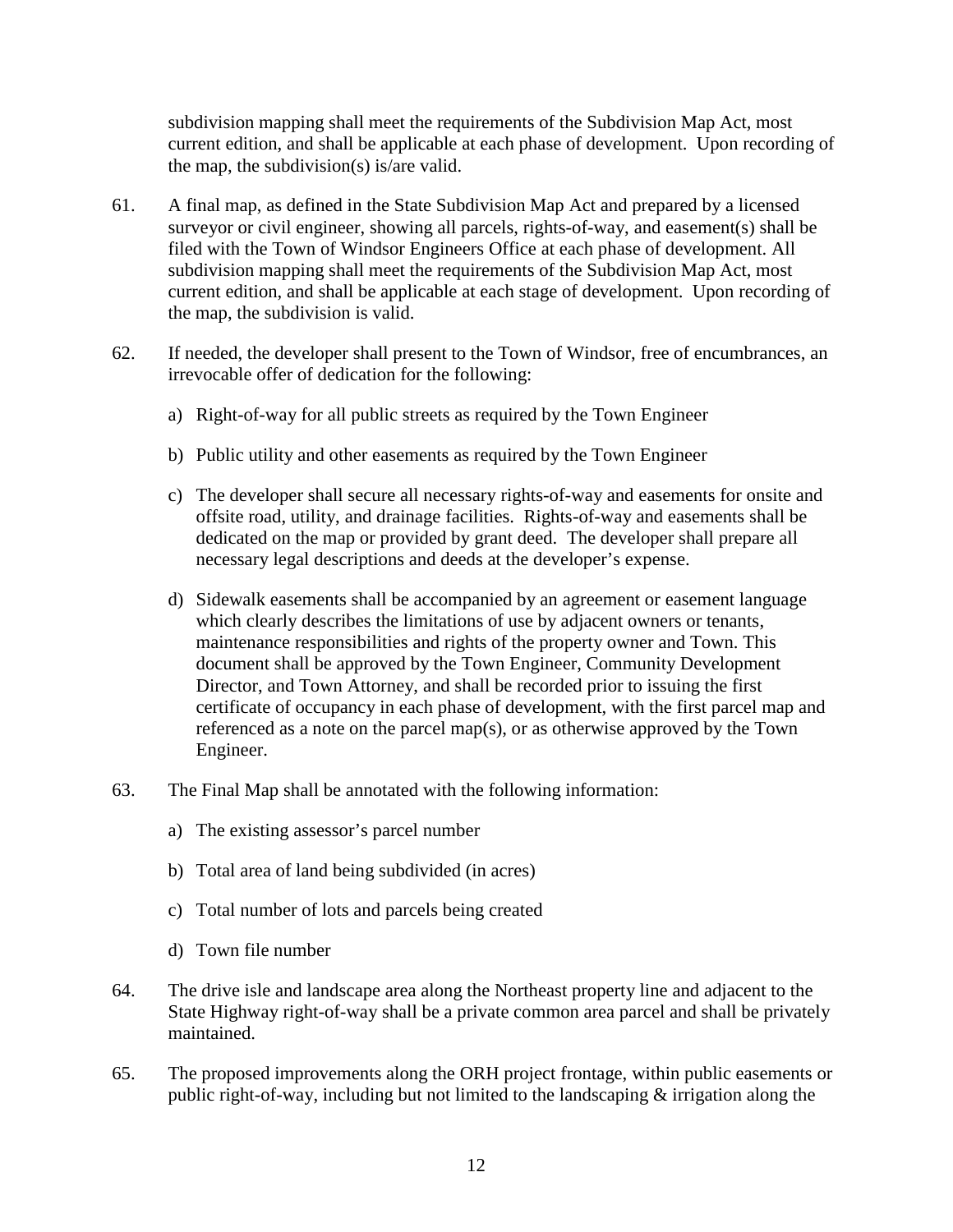project frontage, sidewalks, elevated pedestrian walkways, and the proposed oak trees shall be privately owned and privately maintained. The property owner shall be required to enter into a maintenance agreement with the Town for maintenance of these facilities contemporaneously with the recordation of the Final Map or prior to acceptance of the public improvements, whichever occurs first. An exhibit delineating the areas of responsibility shall accompany the maintenance agreement. The developer shall pay all costs associated with preparation and review of the agreement prior to issuance of the first building permit or recordation of the final map, whichever occurs first.

- 66. All onsite public easements, if they exist, shall be vacated prior to recordation of each final/parcel map.
- 67. Public and private easements within the map boundary shall be shown on the map and shall be annotated with the allowed uses and maintenance responsibilities. Public and private easements outside of the subdivision map boundary shall be granted by separate deed and shall also include the allowed uses and maintenance responsibilities. Should an easement agreement be required by the Town Engineer, the Developer shall prepare all necessary documents and pay all associated costs.
- 68. Public Utility Easements, as required by the utility companies, located in and along private drive isles and motor courts may be dedicated on the map but additional PUE Statements will be required on the certificate sheet that exclude public facilities.
- 69. On-site easements for portions of the public domestic water facilities shall be shown and dedicated on each final/parcel map or by separate easement grant deed. Water main easements shall include only the water main, fire hydrants, detector check installations, water meters and reduced pressure backflow preventers. Water main easements shall be minimum 15 feet wide. Public improvements in the on-site portions of the development shall maintain separation requirements meeting Town of Windsor and California Department of Public Health Standards.
- 70. First floor patios, balconies, structural portions of the buildings and the like may not encroach into public rights-of-way or easements, unless otherwise approved by the Town Engineer. Second story balconies may encroach into easements when approved by the Town Engineer.
- 71. Prior to the first Certificate of Occupancy, property management documents shall be reviewed and approved by the Town and recorded with the Sonoma County Recorders Office. The property management documents shall run with the ownership of the lots created and shall include, but shall not be limited to, the following:
	- a) The maintenance of the residential units
	- b) Shared parking, access, and maintenance of all common areas and private shared infrastructure
	- c) Areas outside of the building footprints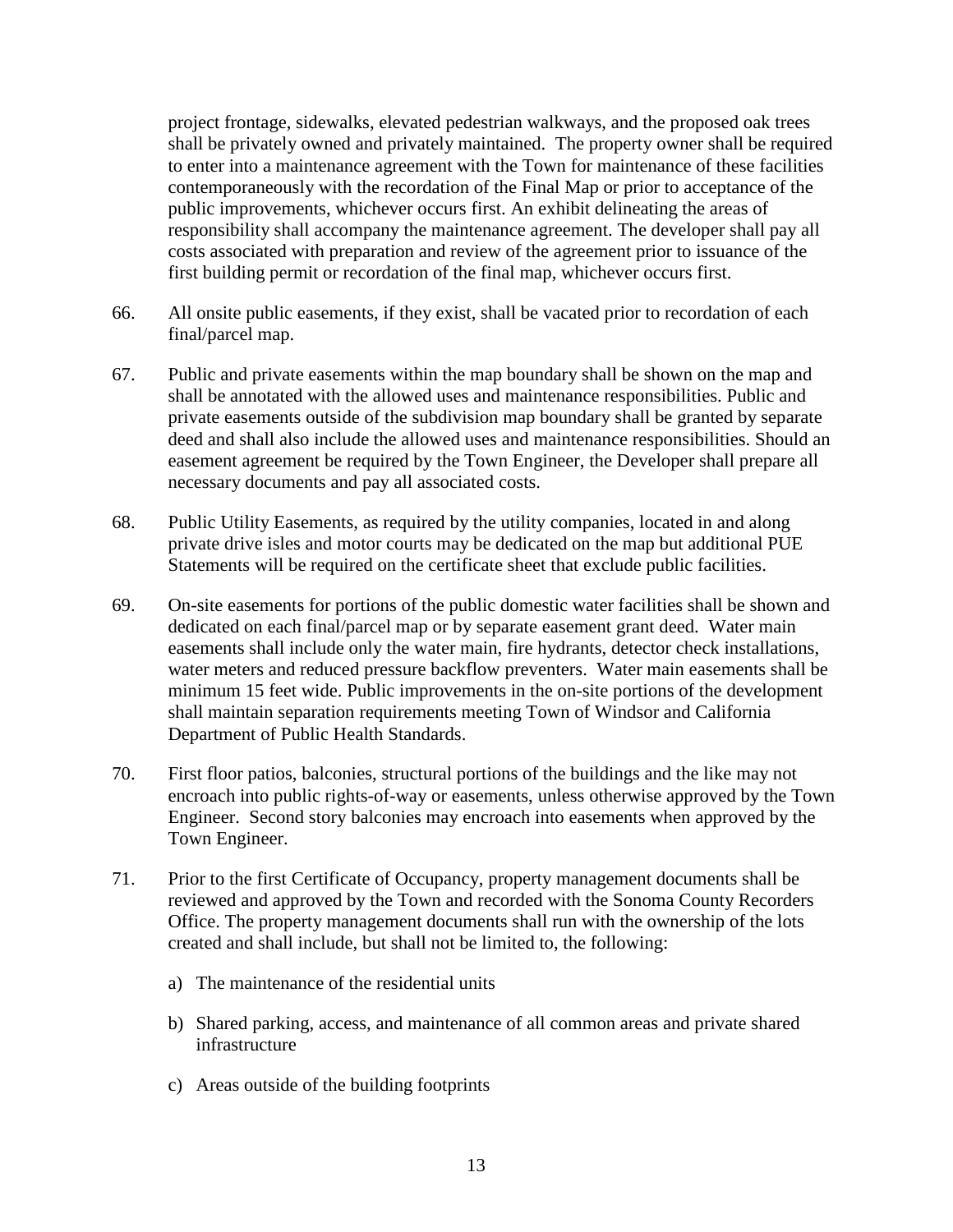- d) A non-amendment clause regarding the above unless approved by the Town. The Town has benefits of third party rights, but is under no obligation to compel compliance to these provisions.
- e) Shared water meter(s) for the proposed units. A single water reclamation rate shall be applied to all flow measured by the shared water meter, said single water reclamation rate being determined in accordance with the Town's standard practices.

### **Local Agency Sheet:**

- 72. NOTE ON FINAL MAP: "Prior to the issuance of building permits, all applicable development impact fees shall be paid to the satisfaction of the Building Official and in accordance with Town and local district ordinances."
- 73. NOTE ON FINAL/PARCEL MAP: "Property management documents shall be recorded against the lots created by this parcel map prior to issuance of the first certificate of occupancy and shall run with the land".

### **Subdivision Agreement:**

74. Unless otherwise approved by the Town Engineer, the owner/developer shall post a grading and drainage bond for each phase of development prior to issuance of a grading permit.

#### **During Construction Operations, the Following Conditions Shall Apply:**

- 75. Prior to beginning of construction the applicant shall obtain a demolition permit from the Town for removal of any existing structures on the site and for removal of any trees scheduled to be removed. Tree removal and demolition may be phased per each phase of construction.
- 76. The developer shall keep adjoining public streets free and clean of project dirt, mud, materials, and debris during the construction period, as found necessary by the Town.
- 77. If any hazardous waste is encountered during the construction of this project, all work shall be immediately stopped and the Sonoma County Environmental Health Department, the Fire Department, the Police Department, and the Town Inspector shall be notified immediately. Work shall not proceed until clearance has been issued by all of these agencies.
- 78. During construction, the Contractor shall be responsible for controlling noise, odors, dust and debris to minimize impacts on surrounding properties and roadways. Contractor shall be responsible that all construction equipment is equipped with manufacturers approved muffler's baffles. Failure to do so may result in the issuance of an order to stop work.
- 79. If grading is to take place between October 15 and April 15, both temporary and permanent erosion control measures, conforming to the project erosion control plans shall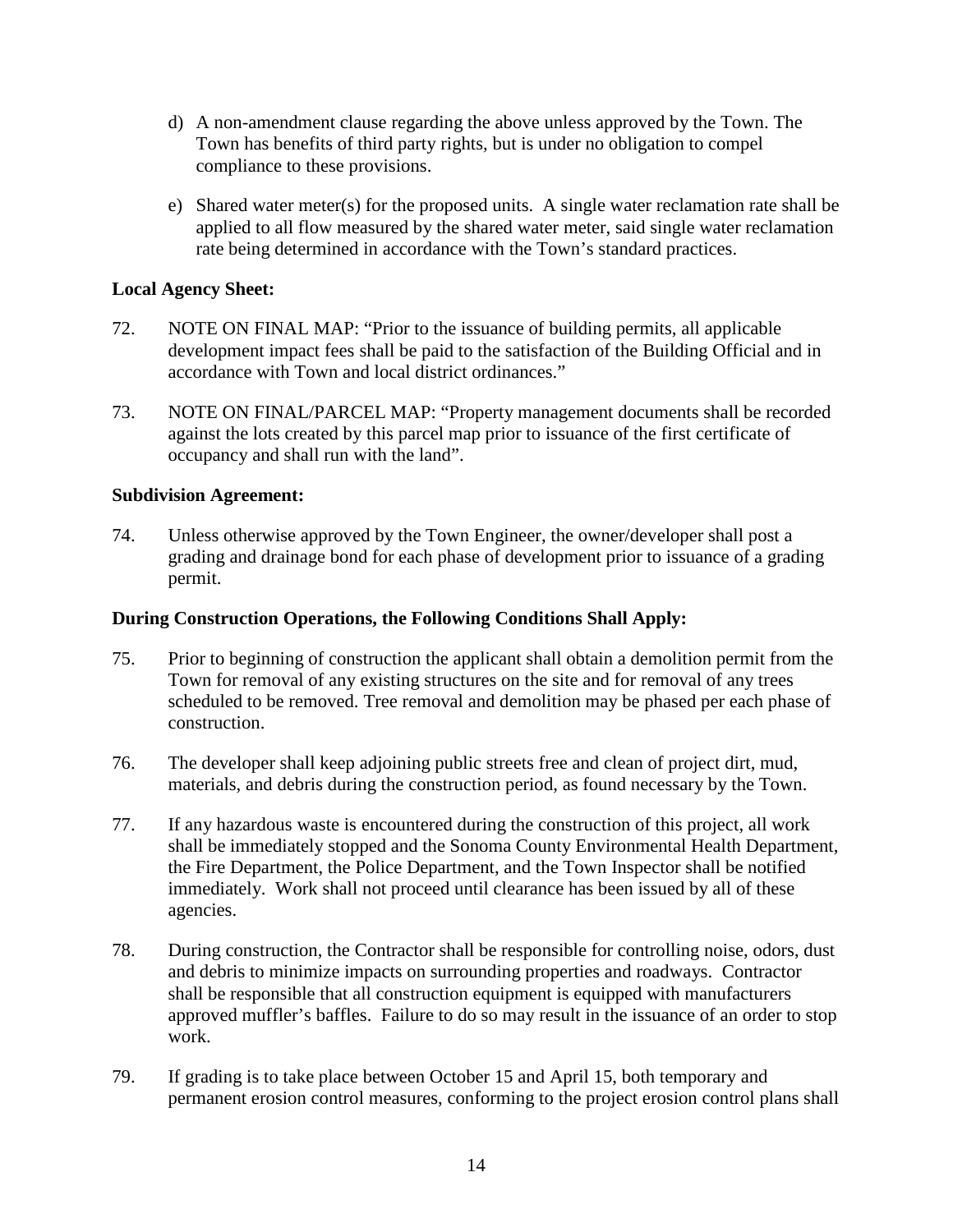be in place before October 1st. Erosion control measures shall be monitored and maintained continuously throughout the storm season. A Rain Event Action Plan (REAP) shall be available at all times on-site during the course of construction.

- 80. The following minimum Best Management Practices (BMPs) shall be required during construction:
	- a) Construction crews shall be instructed in preventing and minimizing pollution on the job.
	- b) Stabilize construction entrance/exit to prevent tracking onto roadway. Only one stabilized construction entrance/exit will be allowed per phase, unless otherwise approved by the Town Engineer. Vehicles entering and leaving construction sites spread pollutants such as sediment, gravel, and other loose particles onto adjacent roads. Pollutants washed into roadside ditches are a nuisance to drivers and may cause damage to vehicles.
	- c) Protect exposed slopes from erosion through preventative measures. Cover slopes to avoid contact with storm water by hydro-seeding, mulch, use of plastic sheeting or other approved means.
	- d) Use brooms and shovels when possible to maintain a clean site. Use of a hose is not recommended. Introducing water as a cleanup method adds to water pollution.
	- e) Designate a concrete washout area, if needed, to avoid wash water from concrete tools or trucks from entering storm drain systems. Maintain washout area and dispose of concrete waste on a regular basis.
	- f) Establish a vehicle storage, maintenance, and refueling area, if needed, to minimize the spread of oil, gas, and engine fluids. Use of oil pans under stationary vehicles is strongly recommended.
	- g) Protect drain inlets from receiving polluted storm water through the use of filters such as fabrics, gravel bags or straw wattles.
	- h) Be prepared for rain and have the necessary materials onsite before the rainy season.
	- i) Inspect all BMPs before and after each storm event. Maintain BMPs on a regular basis and replace as necessary, through the entire course of construction.

# **Prior to Acceptance of Improvements and Release of Surety, the Following Conditions Shall Be Satisfied:**

81. Prior to acceptance of improvements or occupancy of building, existing curb, gutter and sidewalk to remain shall be inspected by the Town. Any curb, gutter and sidewalk which is not in accord with Town standards or is damaged before or during construction, shall be replaced.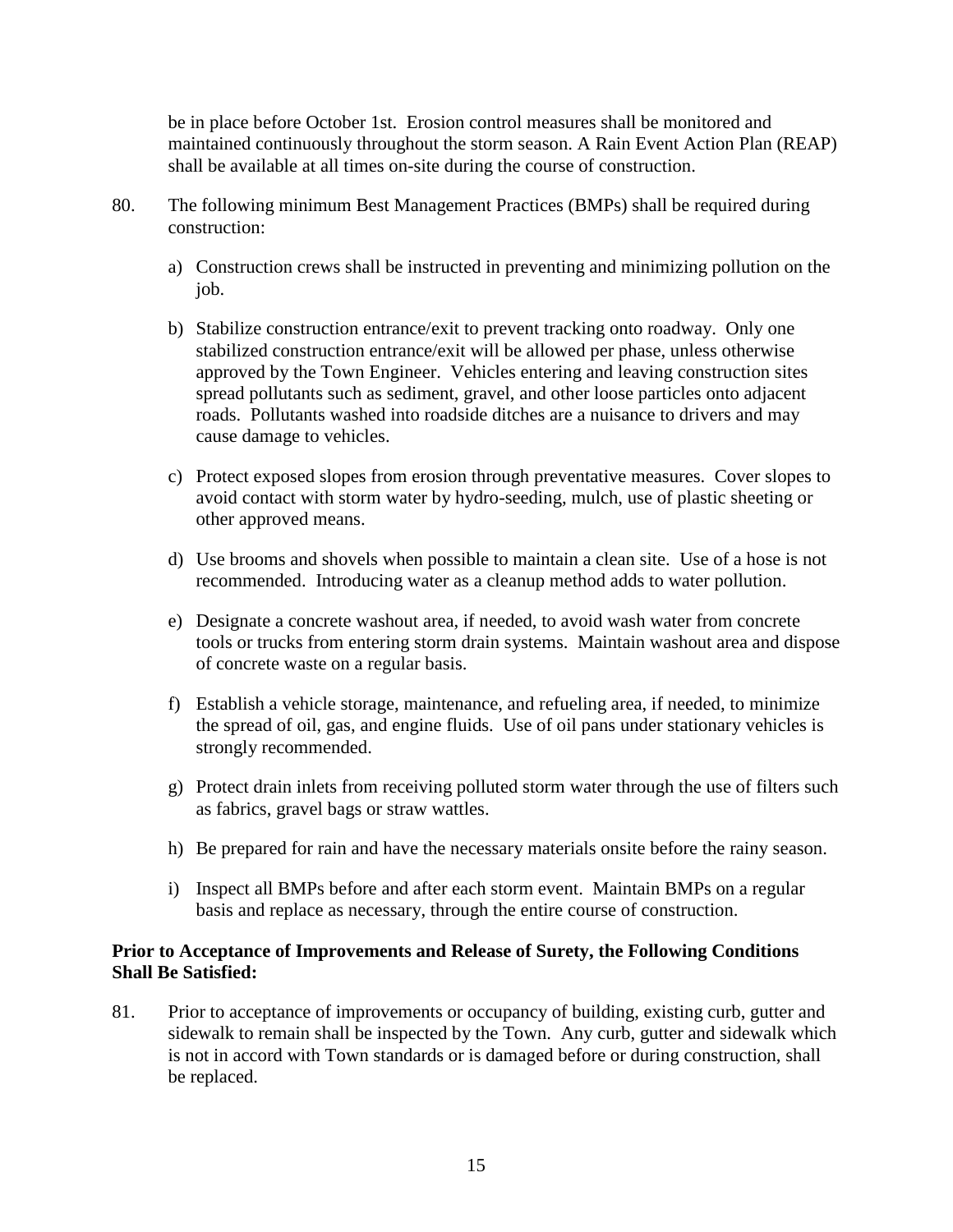- 82. The developer shall provide a written statement signed by his or her engineer verifying that the grading and/or drainage improvements are completed in accordance with the plans approved by the Sonoma County Water Agency, the Town Engineer, and the Building Official.
- 83. A complete set of As Built/Record TIFF files showing all construction changes from the original plans shall be provided to the Public Works Department prior to acceptance of any public improvements or occupancy of the last unit in the last phase of development.
- 84. The owner/developer shall submit a recorded copy of the property management documents to the Town Engineer prior to the issuance of the first certificate of occupancy.

### **BUILDING INSPECTION DEPARTMENT (Unless otherwise stated, conditions in this section shall be to the satisfaction of the Building Official):**

# **Conditions Applicable to Improvement Plan approval:**

- 85. The developer shall retain a Certified Access Specialist to review accessibility plans and specifications for exterior site improvement compliance with state and federal accessibility laws, codes and regulations. The Certified Access Specialist shall conduct all necessary research, prepare accessibility reports, and/or conduct accessibility inspections, to the satisfaction of the Building Official.
- 86. Details for soundwalls and retaining walls shall be approved by the Building Official.
- 87. Erosion control plans shall be approved by the Building Official.
- 88. Plans shall be reviewed for the applicability of a demolition permit and hazardous material handling/disposal requirements.

# **Conditions Applicable Prior to Building Permit Approval:**

- 89. Improvement plans, maps, and construction shall comply with all state and federal accessibility requirements, to the satisfaction of the Town Building Official.
- 90. Upon initiation of plan check, the building plans shall include details and specifications or other information indicating compliance with California law requiring access for persons with disabilities. All specifications, to include any analysis if required shall be provided to the satisfaction of the Building Official demonstrating full compliance.
- 91. A California registered civil engineer with a California authorization as a geotechnical engineer shall perform the geotechnical evaluation. A written report of the investigation shall be submitted to the Building Official by the owner or authorized agent at the time of permit application. The geotechnical report shall include, but shall not be limited to, sitespecific evaluations of design criteria related to the nature and extent of foundation materials, groundwater conditions, liquefaction potential, settlement potential and slope stability.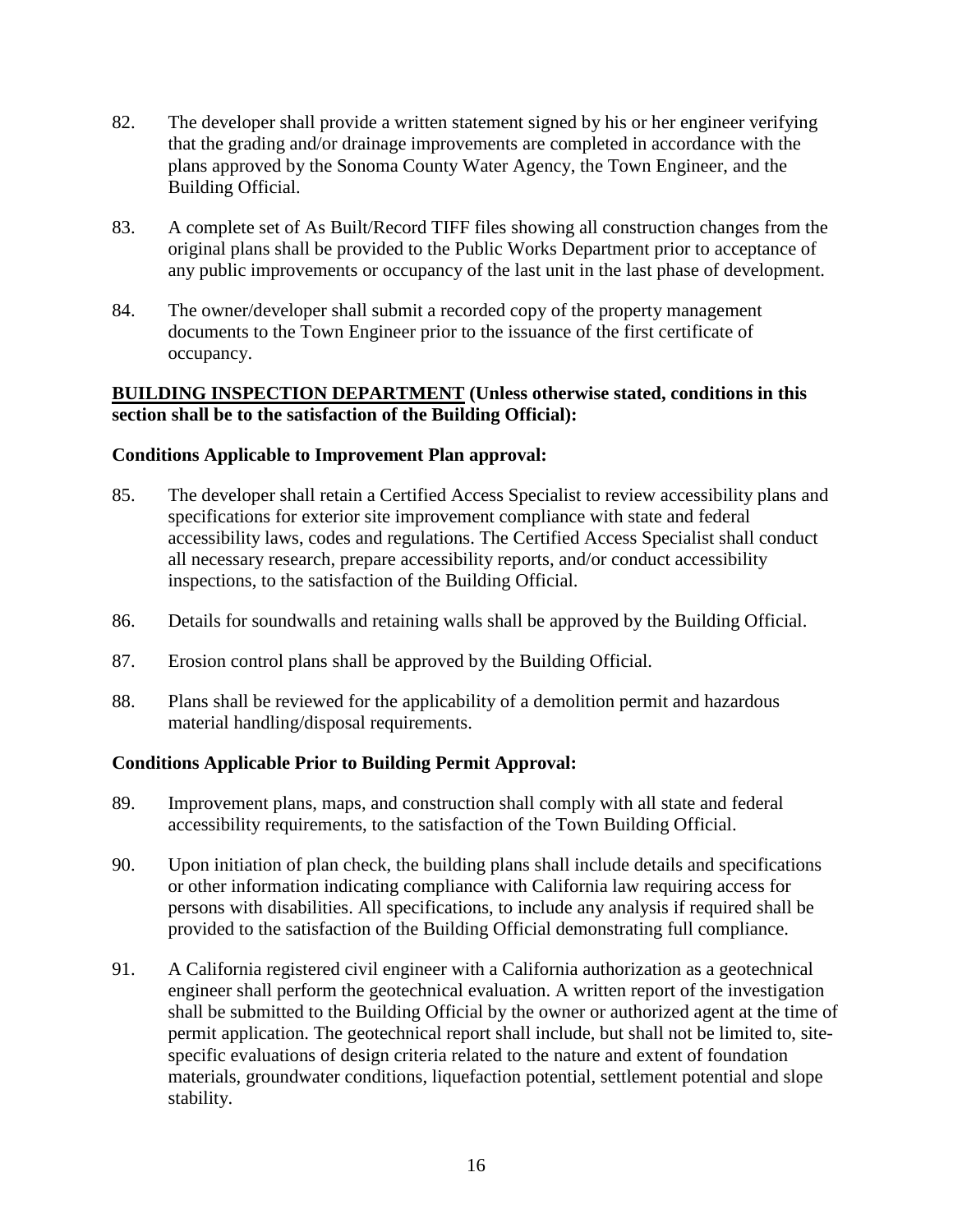- 92. Abandon any existing wells, septic tanks, or underground fuel storage tanks under permit and inspection of Environmental Health or other designated agency. If there are none, provide a letter from the project engineer relating to the scope of the search done to make this determination.
- 93. Construction shall comply with all applicable current codes. No site clearance, grubbing (except weed abatement), grading, or fill stockpiling, may be performed without prior approval of the Building Official.
- 94. Site improvement plans shall be reviewed by the Central Fire Authority.
- 95. No construction shall be initiated until plans have been approved. A separate demolition/tree removal and/or grading/foundation plan may be issued at the discretion of the Town Engineer, Chief Building Official and Town Community Development Director.
- 96. The Developer shall pay all applicable development impact fees for Drainage, Parks & Recreation, Public Facilities, Traffic and Recycled Water upon the earlier of the date of final inspection or issuance of the certificate of occupancy for each lot and shall pay all applicable development impact fees for Water Capacity and Wastewater Capacity prior to the issuance of a building permit for each individual lot. The developer shall pay all applicable school impact fees for each lot to the Windsor Unified School District per the school district policies and/or code.
- 97. Additional Traffic Impact Mitigation Fees (TIMF) may be appropriate based upon the increase in trips generated by the amended project compared to the prior approved project.
- 98. A pre-construction meeting shall be held with the Building Official, prior to permit issuance. The purpose of the meeting is to coordinate construction activities related to job site sanitary facilities, tree preservation, utility trenching, and other requirements related to construction of the proposed project.
- 99. Toilet facilities shall be provided for construction workers and such facilities shall be maintained in a sanitary condition, to the satisfaction of the Building Official.
- 100. Construction sites shall be maintained in a trash and litter free condition for the duration of the construction activity, to the satisfaction of the Building Official.

### **PLANNING DEPARTMENT (Unless otherwise stated, conditions in this section shall be to the satisfaction of the Planning Director):**

# **Conditions applicable to improvement plan approval:**

101. The soundwall for the residential portion of the project shall connect to that constructed for the commercial portion. Fence(s) and wall(s) between the residential and commercial portions of the project (e.g., along Building 15) shall not exceed 3 ½ feet in height.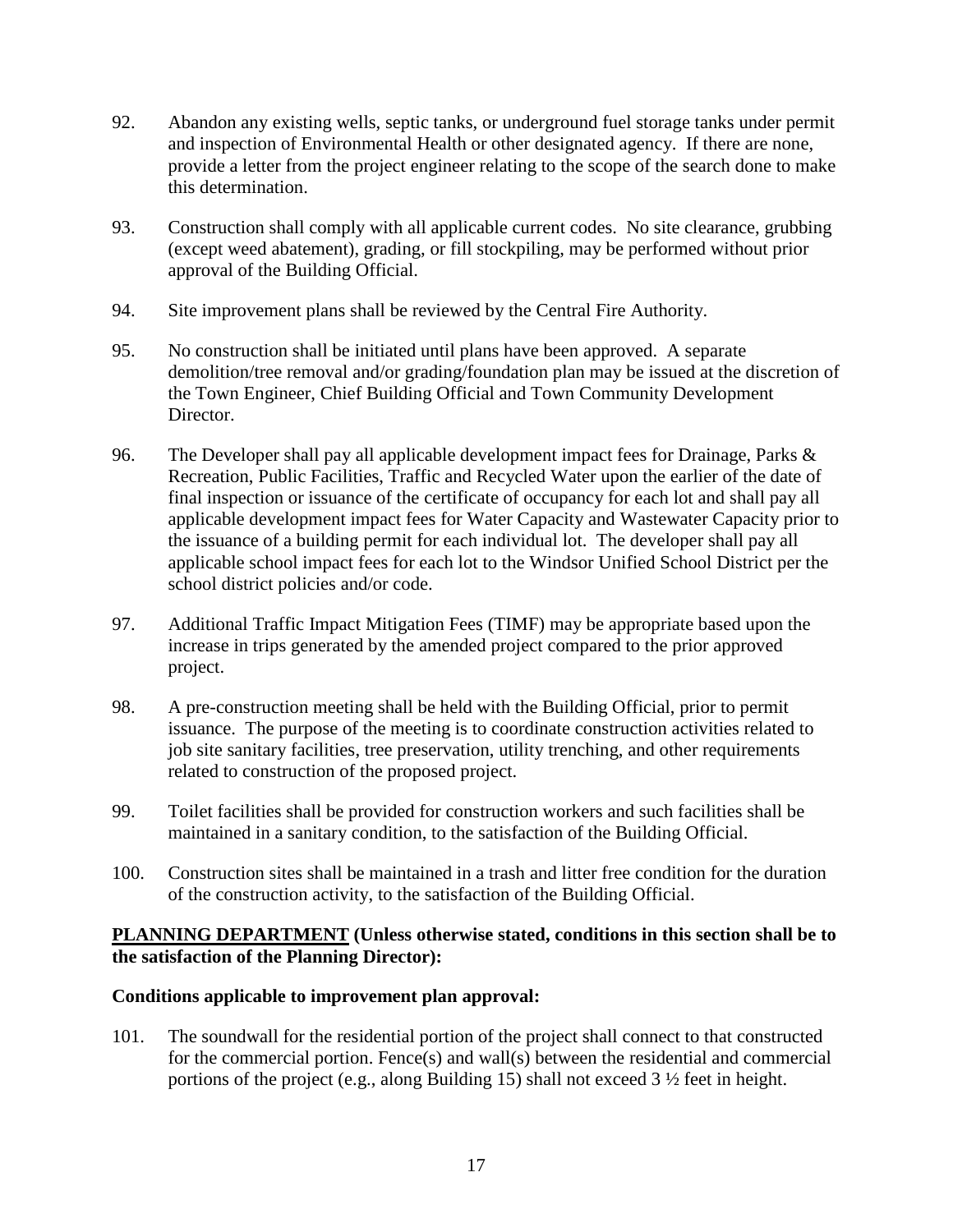102. A "Tree Preservation Plan" shall be included as part of the project grading and utility plans, and shall conform to the requirements of the Town's Tree Preservation Ordinance and Tree Technical Manual. Any deviation from the Tree Preservation Plan accompanying the tentative map shall be identified and appropriate mitigation specified per Ordinance. Compliance for on-site improvements shall be certified by the Project Arborist.

Improvements within 100 feet of the new centerline of Old Redwood Highway shall be similarly reviewed and certified by the Town Arborist for compliance with the Tree Preservation Plan accompanying the tentative map and the "Proposed Old Redwood Highway Streetscape Design (July 2011)" plans submitted by Bell Village, reviewed by the Town Arborist, and approved by the Town. Tree Preservation Zones shall be those depicted on the Tree Preservation Plan and as previously acknowledged by the Town Arborist. Costs for review shall be borne by the applicant.

All protected trees authorized for removal shall be mitigated in accordance with Town Ordinance (per phase). Any replanting of native oak trees (24 inch box or greater size) within the project, as well as any other eligible tree protection related improvements authorized by the Town Council, may be credited against mitigation fees due the Town. . If "field grown" trees are proposed for mitigation purposes, the Planning Director shall have the authority to consider them as counting towards mitigation values (i.e., based on tree trunk caliper rather than container size). A proposal for "field grown" trees shall be accompanied by a justification prepared by the Project Arborist. Project Arborist shall update the status of mitigation fees due based on any changes to the numbers/types of oak trees replanted or removed for each phase of development. Fees may be paid on a phase by phase basis, and shall be due prior to the issuance of the first building permit within each phase.

The Town Council determined that final design and construction costs for those improvements identified in Exhibit C are eligible for mitigation fee credit (based on "net" costs over typically required improvements and subject to confirmation of cost by the Town Engineer), as well as similar improvements determined eligible by the Town Engineer and Planning Director. Fee credit will be prorated on a phase by phase basis.

- 103. Prior to inclusion in the improvement plans, landscape and irrigation plans shall be certified by the project landscape architect to comply with the Town's Water Efficient Landscape Ordinance.
- 104. Improvement Plans shall include the following:
	- a) Ground cover and shrubs areas shall be designed to provide 100% plant material coverage at maturity (except under protected oaks).
	- b) Project boundaries (except public street frontage) shall be delineated by means of fencing or minimum 4 inch-wide concrete mow strip.
	- c) All retaining walls visible from public or private streets or sidewalks shall be masonry block or equivalent approved by the Planning Director.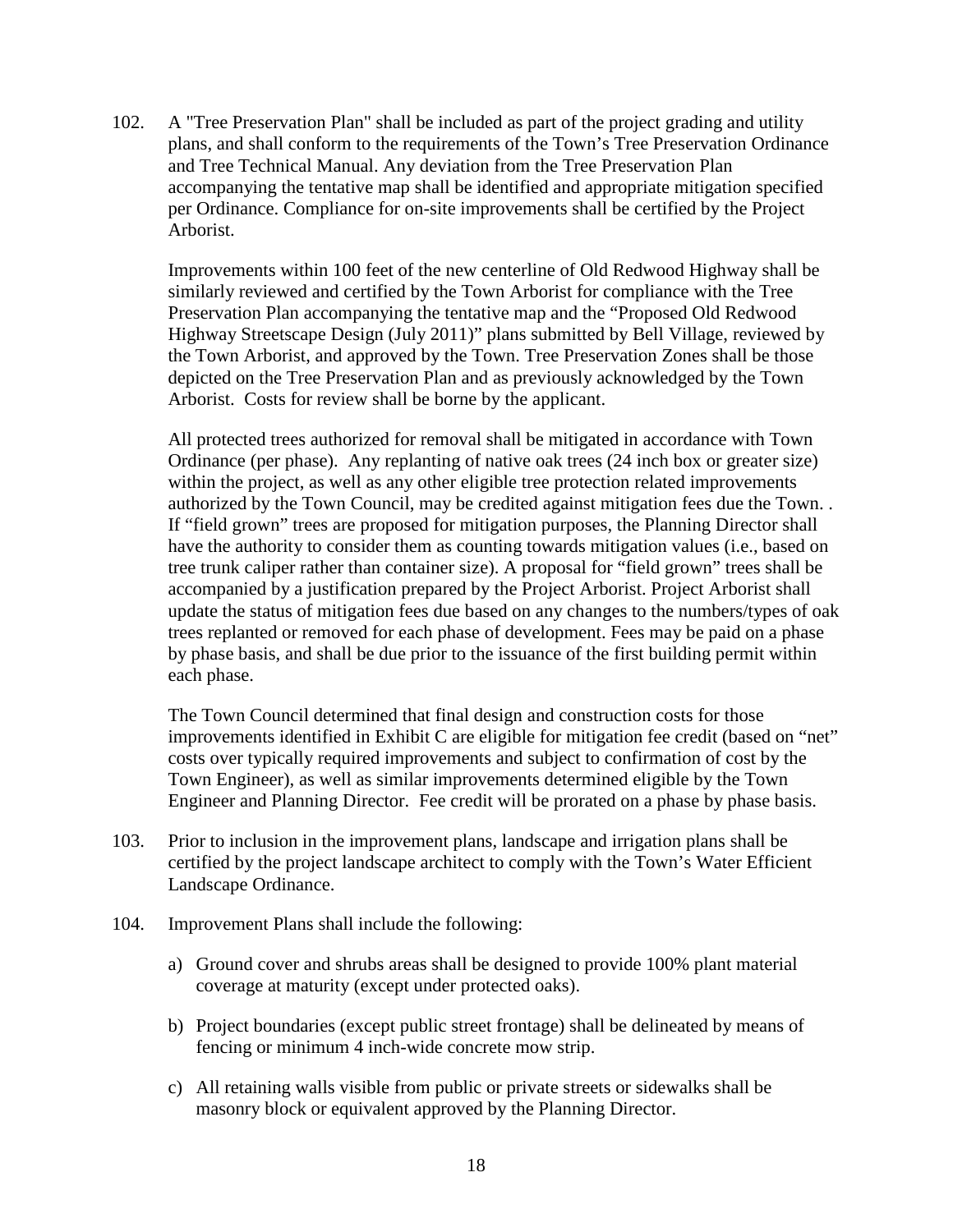- d) All above ground utilities (including transformers, double detector check valves, and irrigation backflow preventers) shall be located behind the front building façade along the Old Redwood Highway frontage, clustered near building walls were possible, and screened in a manner approved by the Planning Director and Town Engineer.
- e) Lighting shall generally comply with Section 27.20.030 D of the Town of Windsor Zoning Code. Lighting plan shall include a site plan, photometric diagram, fixture schedule, and fixture cut sheets submitted and indexed as part of the architectural drawings. Poles shall not exceed 20 feet in height, and individual fixtures shall not exceed 250 watts. Exterior fixtures shall be LED and wall mounted fixtures shall be sconce type with light source shielded. Exceptions to the above shall be approved by the Planning Director.
- f) Trash enclosures shall be reviewed for conformity with West County Disposal recommendations, including sufficient space for recycling and pedestrian entry. Material shall include masonry block with colors to complement the building colors.
- g) Boardwalk/Elevated Walkway Design shall comply with recommendations of the Town Arborist, subject to approval of the Town Engineer and Planning Director. Design shall incorporate use of drilled piers, including use of a single pier, to the maximum extent feasible. At grade sidewalks shall incorporate design elements to minimize compaction and promote aeration subject to approval of the Town Engineer. Raised crosswalk shall be incorporated into the intersection at Old Redwood Highway between Building 3 and 5 as shown to enable construction of boardwalks / elevated walkways in front of Building 3.
- 105. Notes on Improvement Plans (Standard):
	- a) During construction, the Contractor shall be responsible for controlling noise, odors, dust and debris to minimize impacts on surrounding properties and roadways. Contractor shall be responsible that all construction equipment is equipped with manufacturers approved muffler's baffles. Failure to do so may result in the issuance of an order to stop work.
	- b) An archaeologist, in good standing with the Register of Professional Archaeologists, shall be present during all ground disturbance activities.
	- c) In the event that archaeological features such as pottery, arrowheads, midden or culturally modified soil deposits are discovered at any time during grading, scraping, or excavation within the property, all work shall be halted in the vicinity of the find and Town Planning staff shall be notified. A qualified archaeologist shall be contacted immediately to make an evaluation of the find and report to Town Planning. Planning staff may consult and/or notify the appropriate Trial representative from tribes know to staff to have interests in the area. Artifacts associated with prehistoric sites include humanly modified stone, shell, bone, or other cultural materials such as charcoal, ash, and burned rock indicative of food procurement or processing activities. Prehistoric domestic features include hearths,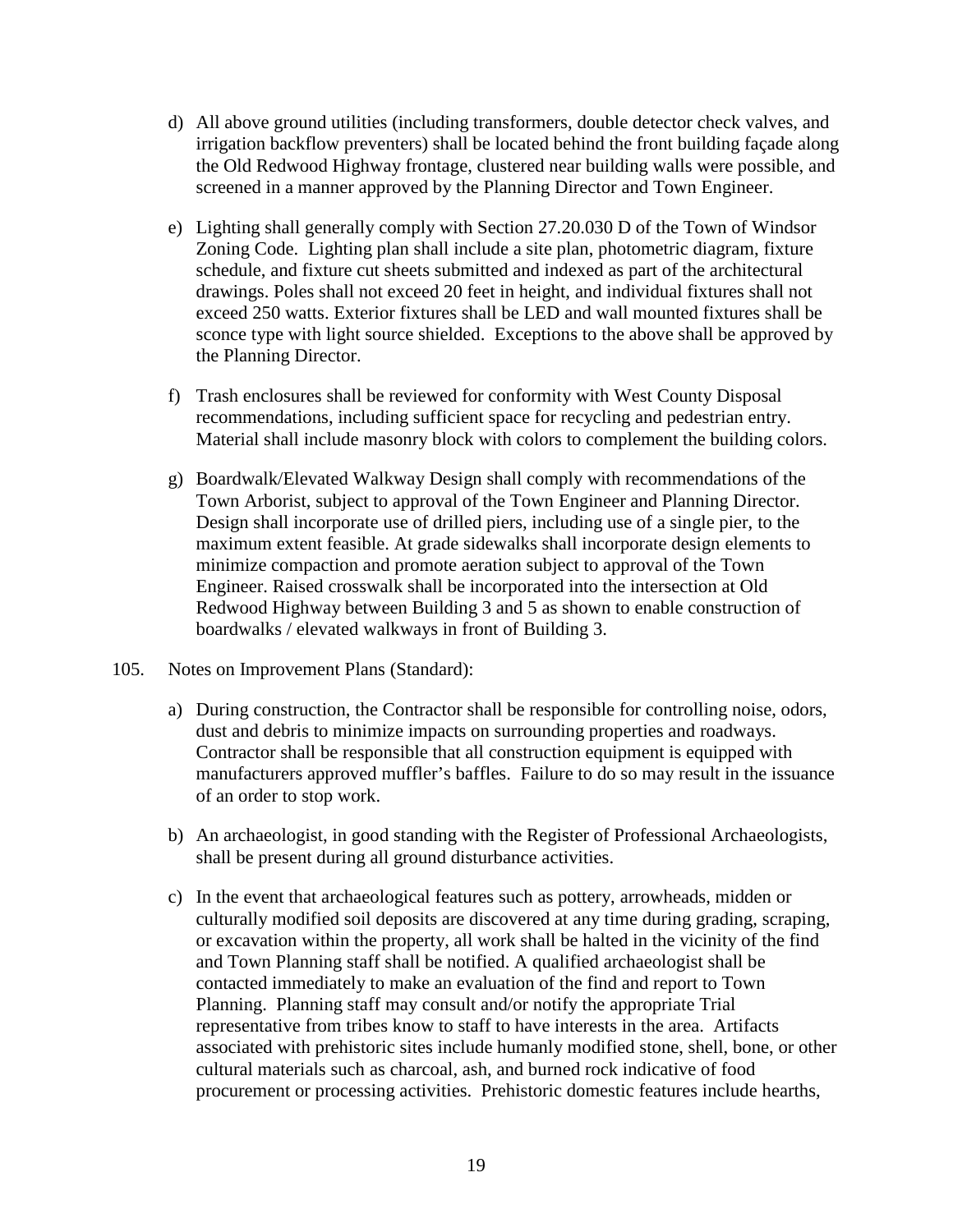fire pits, or house floor depressions. Whereas typical mortuary features are represented by human skeletal remains. Historic artifacts potentially include all byproducts of human land use greater than 50 years of age including trash pits older than fifty years of age. When contacted, a member of Planning Staff and the archaeologist shall visit the site to determine the extent of the resources and to develop and coordinate proper protection/mitigation measures required for the discovery. Planning Staff may refer the mitigation/protection plan to designated tribal representatives for review and comment. No work shall commence until a protection/mitigation plan is reviewed and approved by Planning staff. Mitigations may include avoidance, removal, preservation and/or recordation in accordance with California law. Archaeological evaluation and mitigation shall be at the applicant's sole expense.

- d) If human remains are encountered, all work must stop in the immediate vicinity of the discovered remains and Planning staff, County Coroner, and a qualified archaeologist must be notified immediately so that an evaluation can be performed. If the remains are deemed to be Native American, the Native American Heritage Commission must be contacted by the Coroner so that a "Most Like Descendant" can be designated and the appropriate provisions of the California Government Code and California Public Resources Code will be followed.
- e) Construction work shall be limited to the hours between 7:00 a.m. and 7:00 p.m. Monday through Friday and 8:00 a.m. to 7:00 p.m. on Saturdays. No work is permitted on Sundays.
- f) All existing overhead utilities (of 26,000 volts or less) and proposed utilities, both onsite and along project frontages, shall be placed underground. All poles (except a pole to accommodate the Highway 101 crossing) shall be removed from the project frontage. This does not include surface mounted transformers, pedestal mounted terminal boxes and meter cabinets.
- g) Utility joint trench location shall be field staked and approved by the Town PRIOR TO INITIATION OF ANY TRENCHING. This required approval by the Town is independent of any authorization granted by the Utility Company, the Developer and/or Contractor. Trench locations within the tree protection zones of any protected trees may not be approved by the Town. The Town's inspector may require consultation by the Town's arborist prior to approval of trench location. Failure to comply with these requirements may result in an immediate order to stop work, as well as incurrence of civil penalties as provided by Town Ordinance.
- h) Soil shall not be treated with lime or other cementitious material without prior express permission by the Planning Director and Building Official.
- i) Construction shall adhere to minimum Best Management Practices (BMPs) as required by the Town to minimize the amount of sediment and other pollutants leaving the site during construction activities.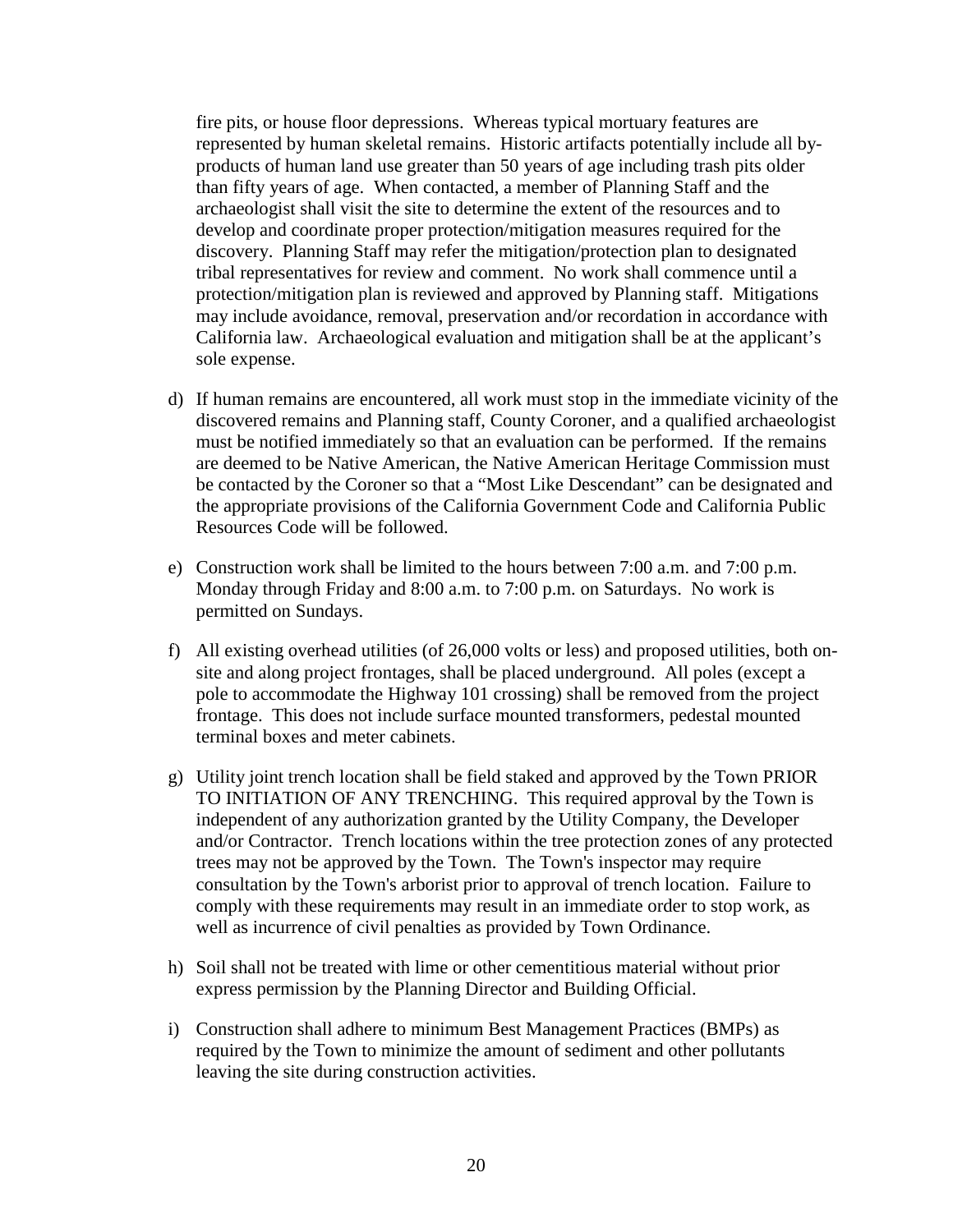- 106. No building or ground disturbing permits shall be issued until written evidence of all applicable permits including any required mitigation payments from the appropriate resource agency(s) (NCRWQB, USACE, USFWS, CDFG, and/or RWCQB) have been acquired. Prior to issuance of a grading permit and/or start of any construction, in compliance with the adopted Mitigation Monitoring Plan copies of the permits and payments shall be filed with the Planning Department. Any deviations from this requirement require approval by the Community Development Director.
- 107. Addressing shall be submitted to the Planning Department, reviewed by the Central Fire Authority and approved by the Planning Department prior to approval of improvement plans, building permit application, or final map recordation, whichever comes first.

### **Conditions applicable to approval of final map:**

- 108. Notes on Final Map:
	- a) Noise sources affecting this subdivision include Old Redwood Hwy and Highway 101. Development of these lots includes construction requirements to attenuate noise in general compliance with the Noise Element of the General Plan. Buyers are advised that the resultant noise environment may continue to be objectionable to some individuals.
	- b) Prior to issuance of building permits, any tree mitigation fees due for this phase of development shall be paid to the Town.
	- c) This subdivision is subject to a Housing Agreement executed with the Town of Windsor and recorded as Document No.\_\_\_\_\_\_\_.
- 109. Owner shall execute a Housing Agreement with the Town guaranteeing provision of affordable housing units including the following:
	- a) Payment of the Affordable Housing In-Lieu Fee in conformance with the Town of Windsor's Zoning Code.
	- b) An additional 77 residential units (20% of unit total) shall be reserved for occupancy by moderate income households for a minimum period of 10 years.
	- c) This agreement shall be approved by the Community Development Director and Town Attorney. The agreement shall be recorded with and referenced on the final map.

#### **Conditions applicable to subdivision final and/or release of securities.**

110. Final arborist reports concerning protected trees shall be received, including conclusions regarding construction impacts and determination of any additional required tree mitigation shall be made in accordance with the Chapter 27.36 of the Zoning Ordinance (Tree Preservation and Protection) to the satisfaction of the Planning Director. The Town Arborist shall report on protected trees within 100 feet of the new centerline of Old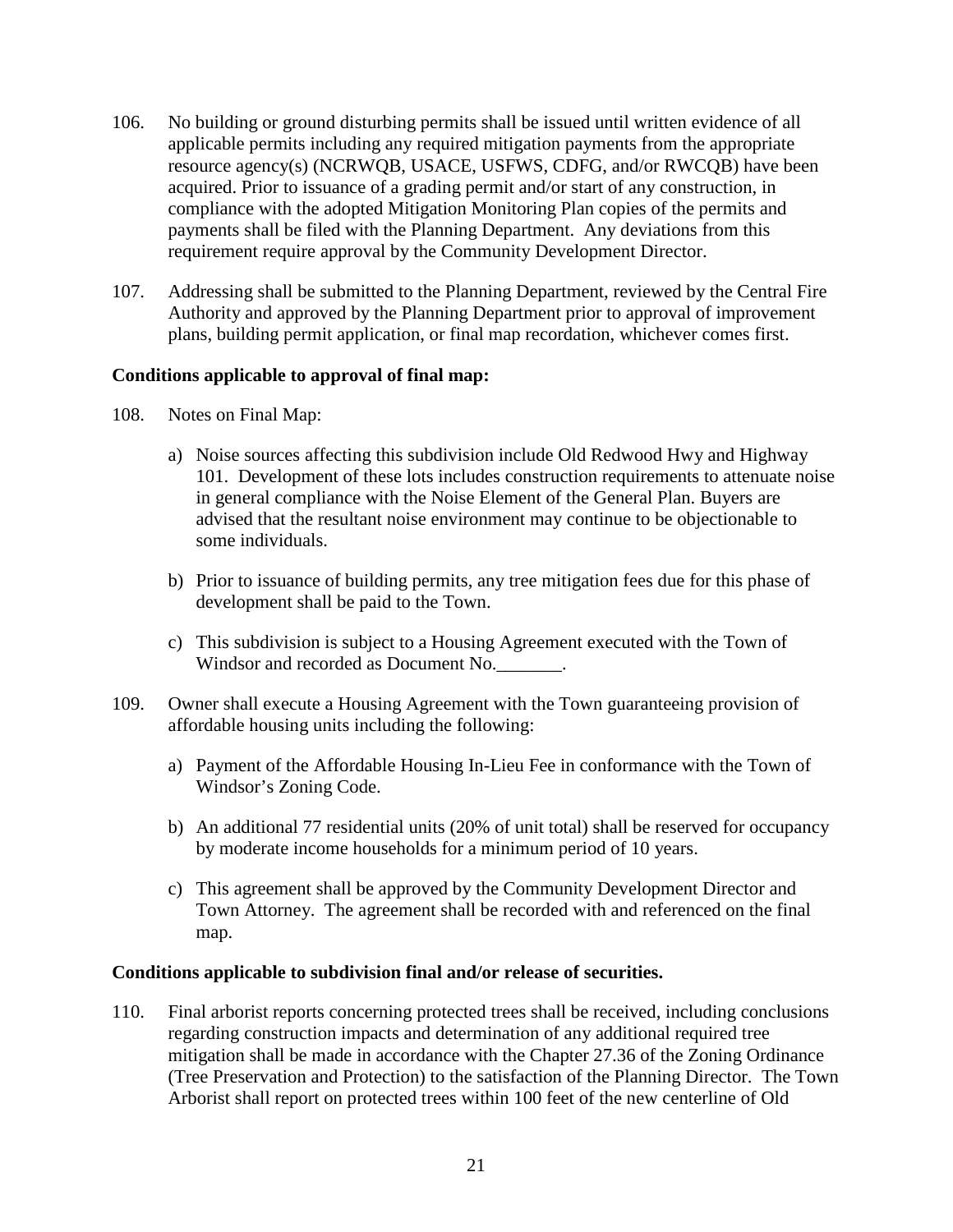Redwood Highway, and the Project Arborist shall report on the remainder.

- 111. The applicant shall provide to the Community Development Director a written statement signed by the Landscape Architect who prepared the approved construction documents verifying that the landscape planting and irrigation improvements are completed in accordance with the approved drawings and the Town's Water Efficient Landscape Ordinance, and that the irrigation system has been completely tested and found to be functioning per design.
- 112. All Common Area improvements shall be completed per approved plans, unless an alternative form of agreement and security is approved by the Planning Director.
- 113. Public Works, Building, and Planning Departments shall verify that all mitigation measures applicable to site improvements have been completed based on construction compliance with approved plans.

# **General Conditions:**

- 114. Prior to occupancy, a community benefit contribution in the amount of \$50,000 shall be paid to the Town of Windsor. Said contribution shall be utilized by the Town of Windsor for purposes of creating and/or enhancing recreational facilities, including but not limited to, a dog park.
- 115. This approval amends the approval of the Bell Village mixed use project which authorized a total of 387 dwelling units and 83,500+/- square feet of commercial space. Improvements for both the Bell Village (i.e., commercial area) and Vintage Oaks (i.e., residential area) shall be maintained in accordance with the following and except as noted below at Condition No. 116:

# Bell Village Project

- a) Plans entitled "Bell Plaza and Bell Village", including complete civil, landscape, and architectural drawings, with cover sheet dated "Revision June 3, 2011."
- b) Drawings entitled "Proposed Old Redwood Highway Streetscape Design, October 2011", prepared by Landesign Group.
- c) Drawings entitled "Bell Village Materials and Furniture, July 2011" prepared by Bell Village LP.
- d) Revised Site Plan / Landscape Plan Drawings (Sheets L1-L4) dated October 2011.
- e) Plans and Drawings included within the 11" x 17" document entitled "Response to Planning Comments from the September 27, 2011 meeting" (Attachment No. 2 to the November 8, 2011 staff report).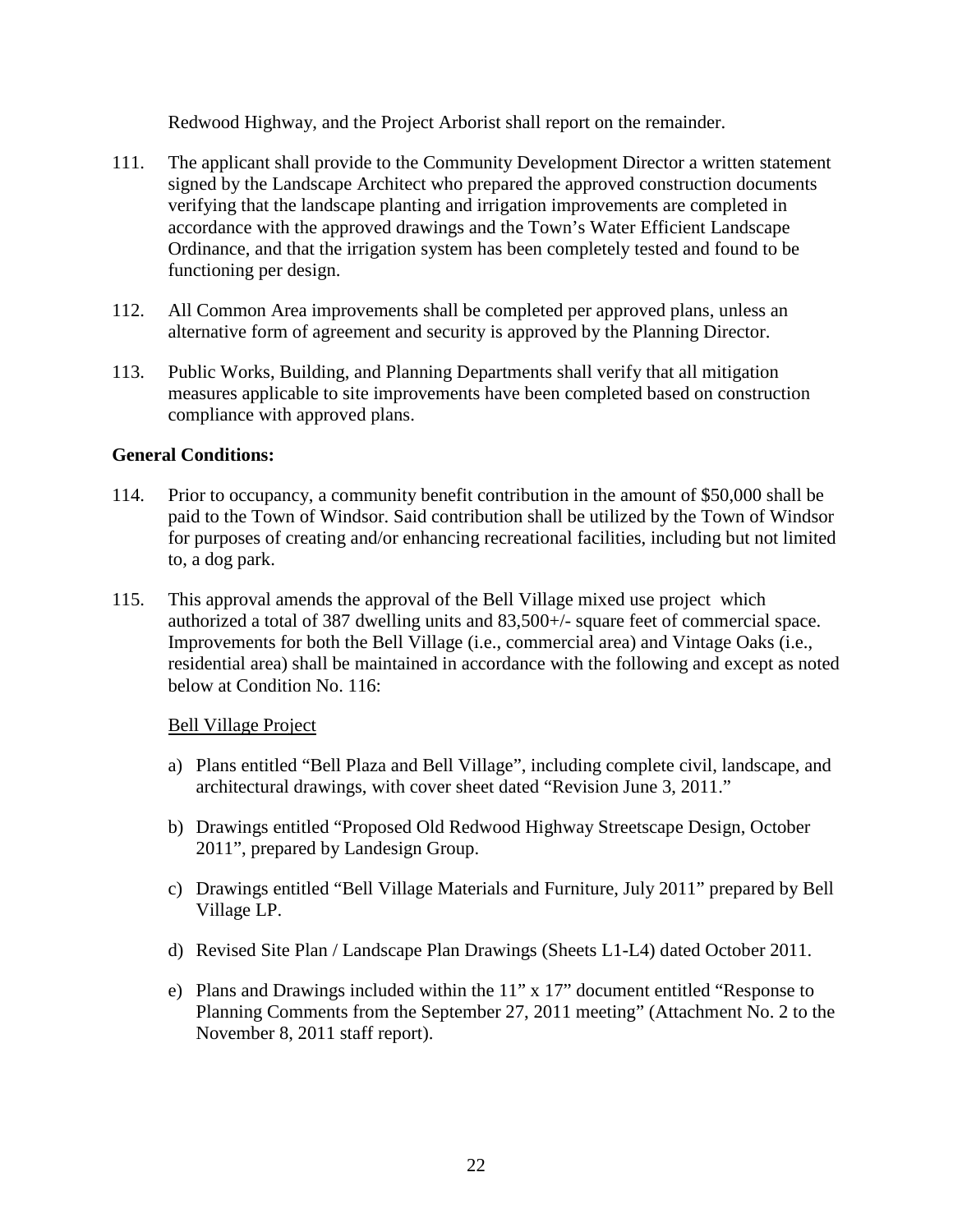### Vintage Oaks Project

- f) Plans entitled "Vintage Oaks on the Town Green, Windsor, California, Final Planning Submittal, April 22, 2016" including civil, landscape and architectural drawings.
- g) Building color and material boards received April 22, 2016.

### Conflict Between Approval Exhibits

- h) Should there be any conflict between the aforementioned approval exhibits, those for the Vintage Oaks Project shall control.
- 116. Plans submitted for purposes of construction shall include and once built the project shall maintain the following features:
	- a. A minimum of two (2) "fast" electrical vehicle charging stations adjacent to the community building.
	- b. A minimum of five (5) outdoor parking spaces distributed throughout the site and which are provided conduit for future electrical vehicle charging station installation.
	- c. A minimum of ten (10) garage parking spaces distributed throughout the site and which are provided "pay-as-you-go" electrical vehicle charging stations.
	- d. A minimum of six (6) buildings with electricity generating solar arrays to be used to power features such as on-site common area lighting.
	- e. A community pool that includes temperature control from a solar pool heater.
- 117. This project is approved for an initial two-year period from the effective date of adoption of this resolution. Extensions of time may be requested in accordance with the Town Subdivision Ordinance and the Subdivision Map Act.
- 118. Any reasonable costs incurred to review legal documents, agreements, deeds, easements, etc. shall be borne by the applicant/developer, at the time of review.
- 119. Growth control allocations are established for this project in Town Council Resolution No. 2543-09.
- 120. Prior to the issuance of building permits, and within 5 working days of project approval, applicant shall submit \$50.00 to the Planning Department for filing of a Notice of Determination, plus the additional fee applicable to the Department of Fish and Wildlife based on a non-exempt project for which a Mitigated Negative Declaration was prepared. Check shall be written to the Sonoma County Clerk and based on DFW fee in place January 1, 2012 (due to second reading of the zoning ordinance amendment in January 2012).
- 121. The applicants shall defend, indemnify and hold harmless the Town and its agents,